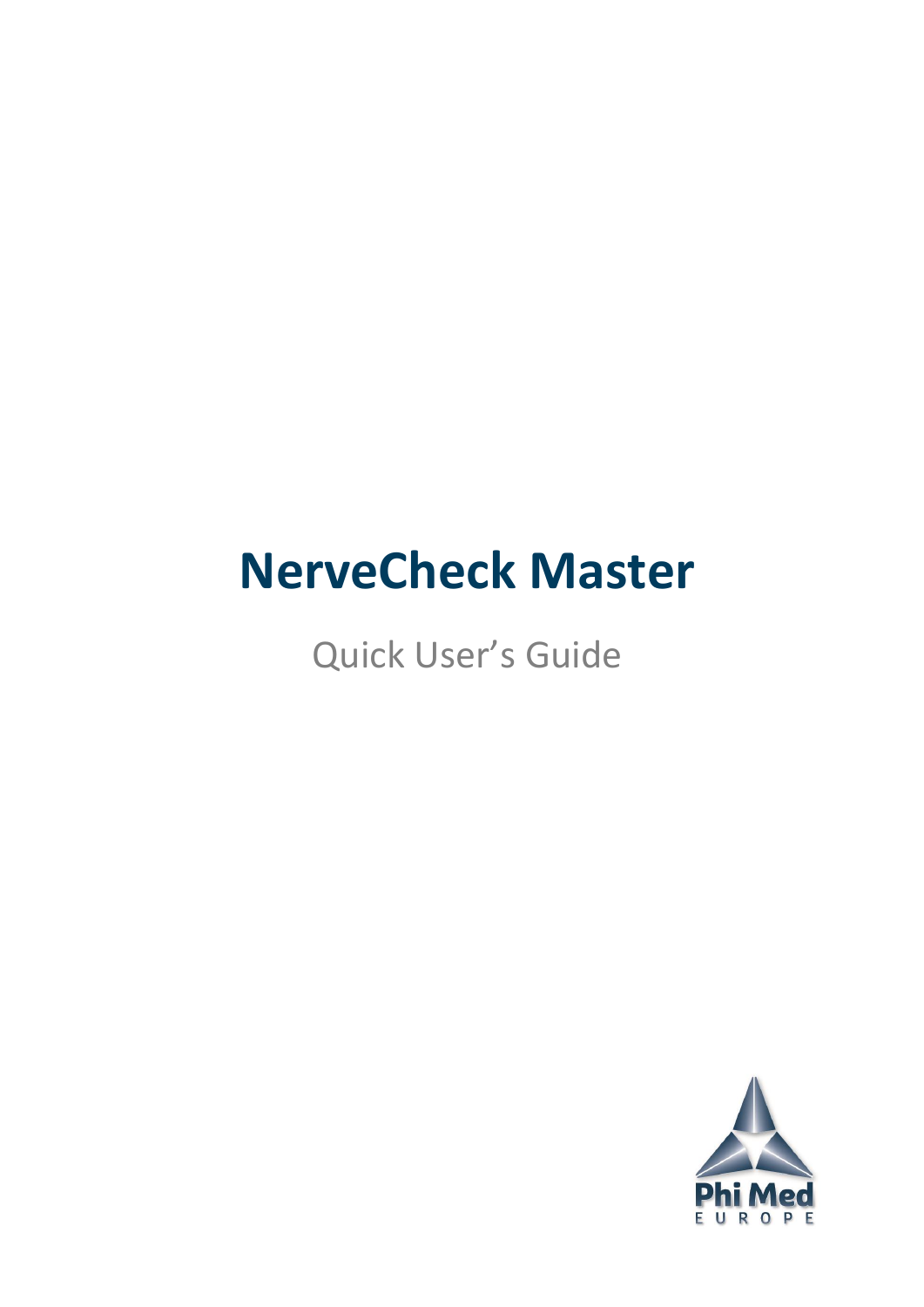**Quick User's Guide Code 2004-0101 rev.006** 28.04.2021

This is a Quick User's Guide. The information in this user's guide is subject to change without prior notice.

For the full operating User's Manual refer to website below.

#### **Copyright © 2021 Phi Med Europe S.L.**

For more information, contact:

**Phi Med Europe S.L** 

#### **Passeig de Pere III, 30 08242 Manresa BARCELONA SPAIN**

www.phimedeurope.com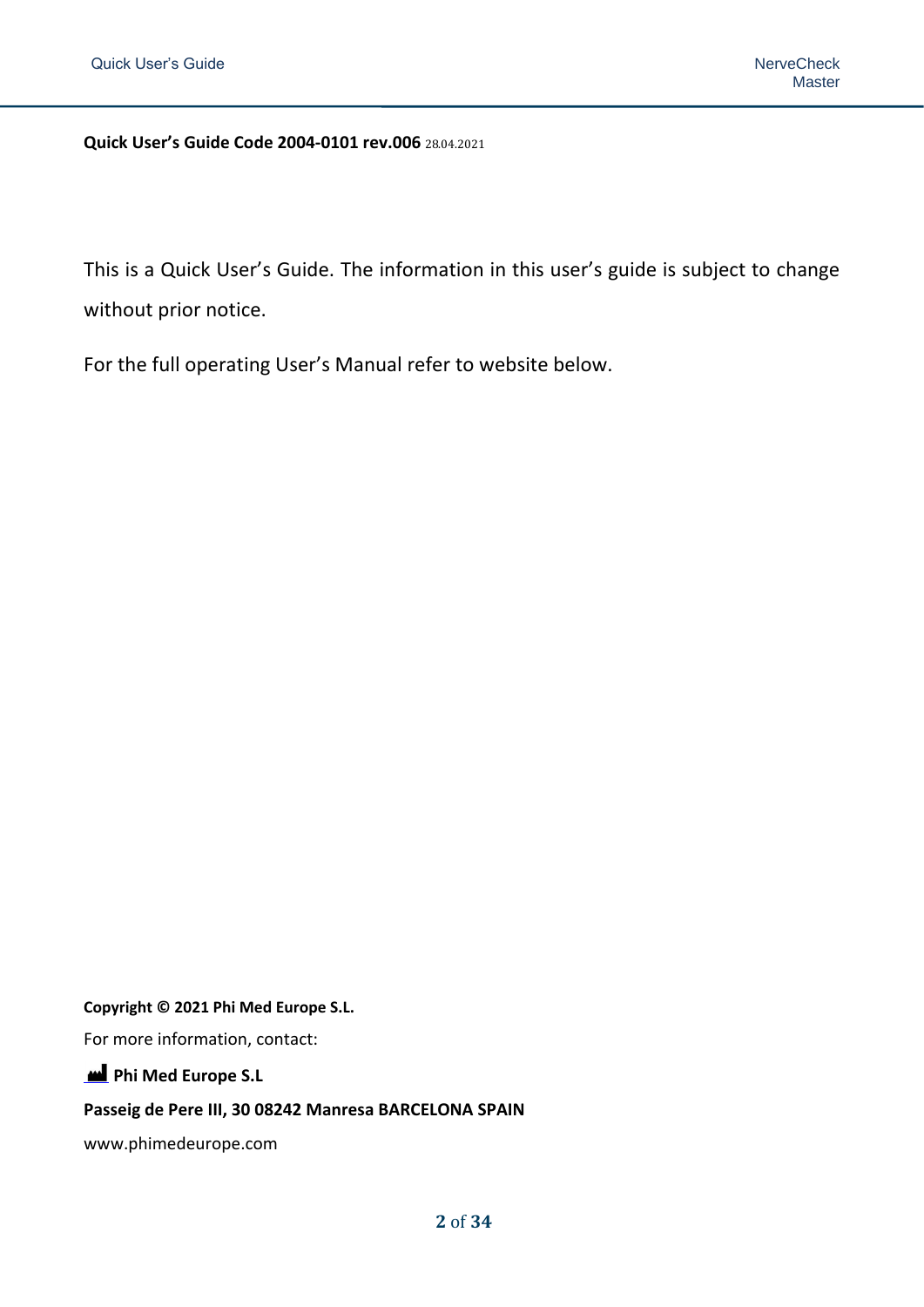#### **Dear Customer,**

Thank you for choosing one of our products.

Please read this Quick User's Guide for use carefully and keep it for later use.

For more information concerning this product, please visit our website or contact us.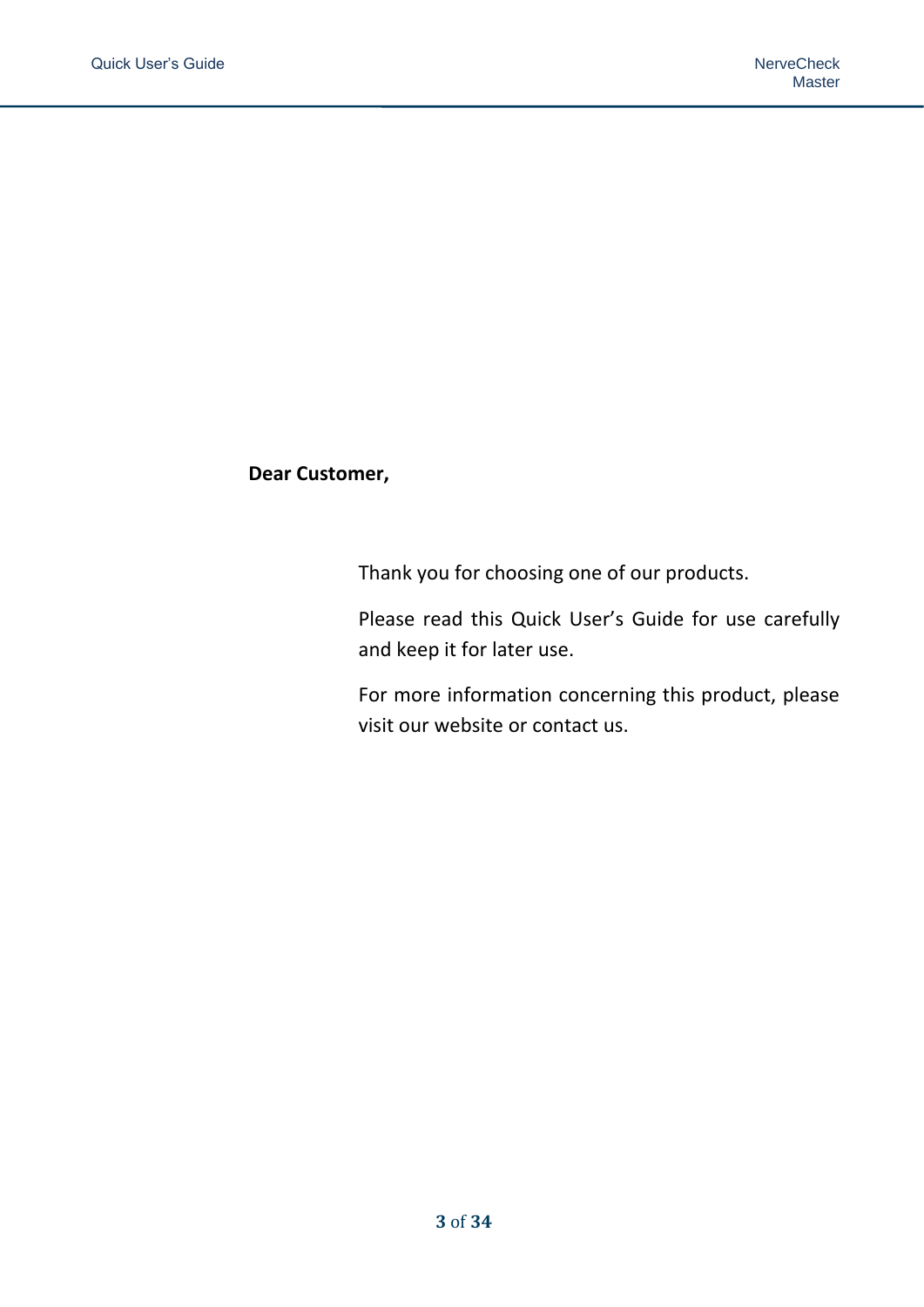# Table of Contents.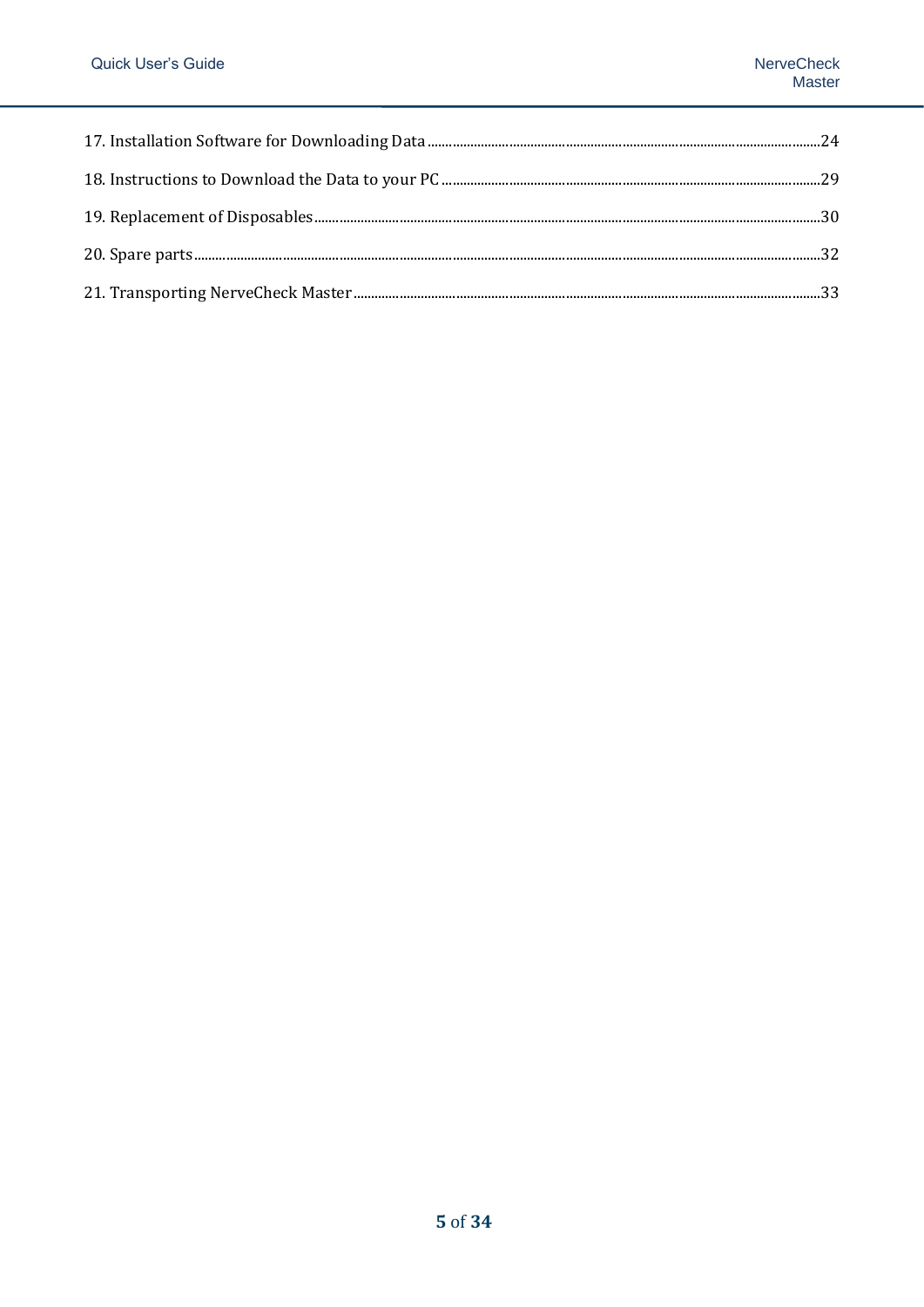# <span id="page-5-0"></span>**1. Disclaimer**

Phi Med Europe is not liable for the use of this document if any unauthorized change has been made to either its content or format.

This document has been drafted to closely ensure that the information it contains is correct. However, Phi Med Europe assumes no responsibility for errors, inaccuracies or omissions contained herein. Phi Med Europe reserves the right to change the contents of this manual without prior notice for improving both reliability, functionality, security, efficiency, aesthetics and design. Phi Med Europe reserves the right to make changes to any part or all NerveCheck software without obligation to notify changes to any person or entity.

This manual is provided without warranty of any kind, either express or implied, including, but not limited to, the implied warranties of merchantability and fitness for a particular purpose.

Before to attempt to work with the equipment strictly read and observe all warning, contraindications and notes of this equipment.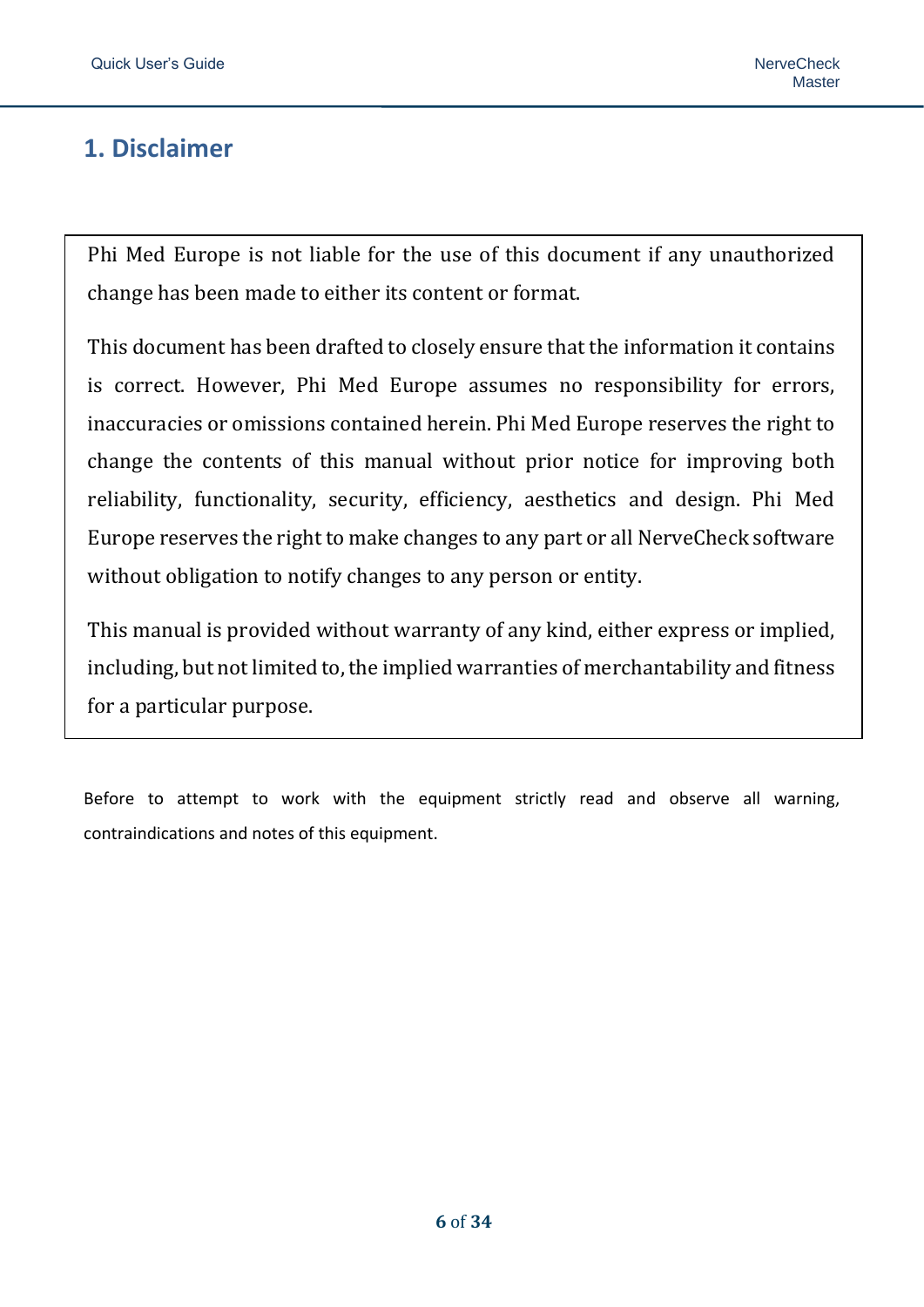# <span id="page-6-0"></span>**2. Unpacking and Installation of NerveCheck Master**

# <span id="page-6-1"></span>**2.1. Unpacking**

After receiving the device check that the following accessories are present.

**NerveCheck Master Equipment Quick User's Guide for NerveCheck** 

**(Main unit + Remote-control) Master**





#### **Charger Standard USB-mini USB charging cable**



**Memory stick NerveCheck Master Feeder pins** 



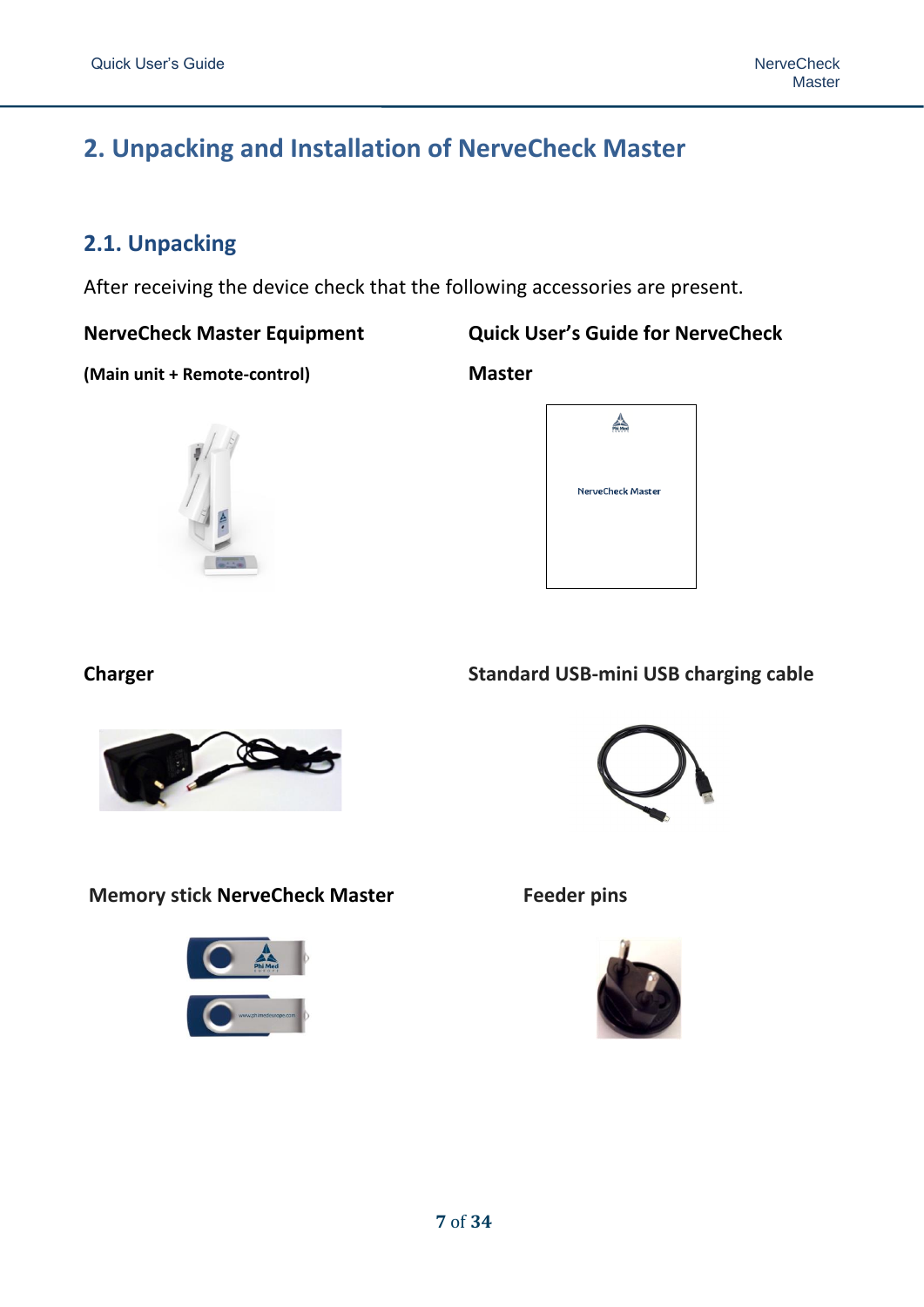# <span id="page-7-0"></span>**3. Contraindications. Warning. Notes.**

Before to attempt to work with the equipment strictly read and observe all contraindications, warning, notes of this equipment.

#### **CONTRAINDICATIONS**

- Do not use the device on open wounds or mucous membranes.
- Do not use the device in patient under psychiatric medical treatment or pathological cognitive status.
- Do not use the device on children under the age of 15 years old.
- Not indicated for pregnant and nursing women.
- Do not use in people with pacemakers due to electromagnetic disturbances. Likewise, any medical implantation instrument that contains an RF system, if implanted, makes the application of this study not possible and in the case of being external (i.e. insulin pump), the development of the test must be done without the operation of this instrument.

#### **WARNING**

•

•

Side-effect: Possible local erythema of the skin may occur.

#### **WARNINGS REGARDING EMC**

The equipment is in conformity with the standards regarding Electromagnetic Compatibility, not causing electromagnetic disturbances, and complying with immunity standards.

To prevent adverse events to the patient and Operator due to electromagnetic disturbances, the device requires the following special precautions regarding EMC:

- The equipment should not be located close to other devices or stacked with other devices.
- The use of accessories, transducers or cables not specified or provided by Phi Med Europe S.L. may negatively affect EMC performance.

- "Portable RF communications equipment including antennas should be used no closer than 30 cm (12 inches) to any part of the device, including cables specified by the manufacturer. Otherwise, degradation of the performance of this equipment could result"

| Recommended distances to portable or mobile RF communications devices                                                                                                                                                                                                                                                                                                                       |                                                                                                                                                           |  |  |  |
|---------------------------------------------------------------------------------------------------------------------------------------------------------------------------------------------------------------------------------------------------------------------------------------------------------------------------------------------------------------------------------------------|-----------------------------------------------------------------------------------------------------------------------------------------------------------|--|--|--|
| The equipment is intended for using in an electromagnetic environment in which RF radiations are<br>controlled. User can help prevent electromagnetic interference by maintaining a minimum distance<br>between portable or mobile RF communications devices (transmitters) and the equipment as<br>recommended below, according to the maximum output power of the communications devices. |                                                                                                                                                           |  |  |  |
| Distance according to the frequency of the transmitter (m)<br><b>Maximum power</b>                                                                                                                                                                                                                                                                                                          |                                                                                                                                                           |  |  |  |
| transmitter (W)                                                                                                                                                                                                                                                                                                                                                                             | output of the<br><b>80 MHz to 800 MHz</b><br>150 kHz to 80 MHz<br>800 MHz to 2.5 GHz<br>$d = 1.17 \sqrt{P}$<br>$d = 1.17 \sqrt{P}$<br>$d = 2.33 \sqrt{P}$ |  |  |  |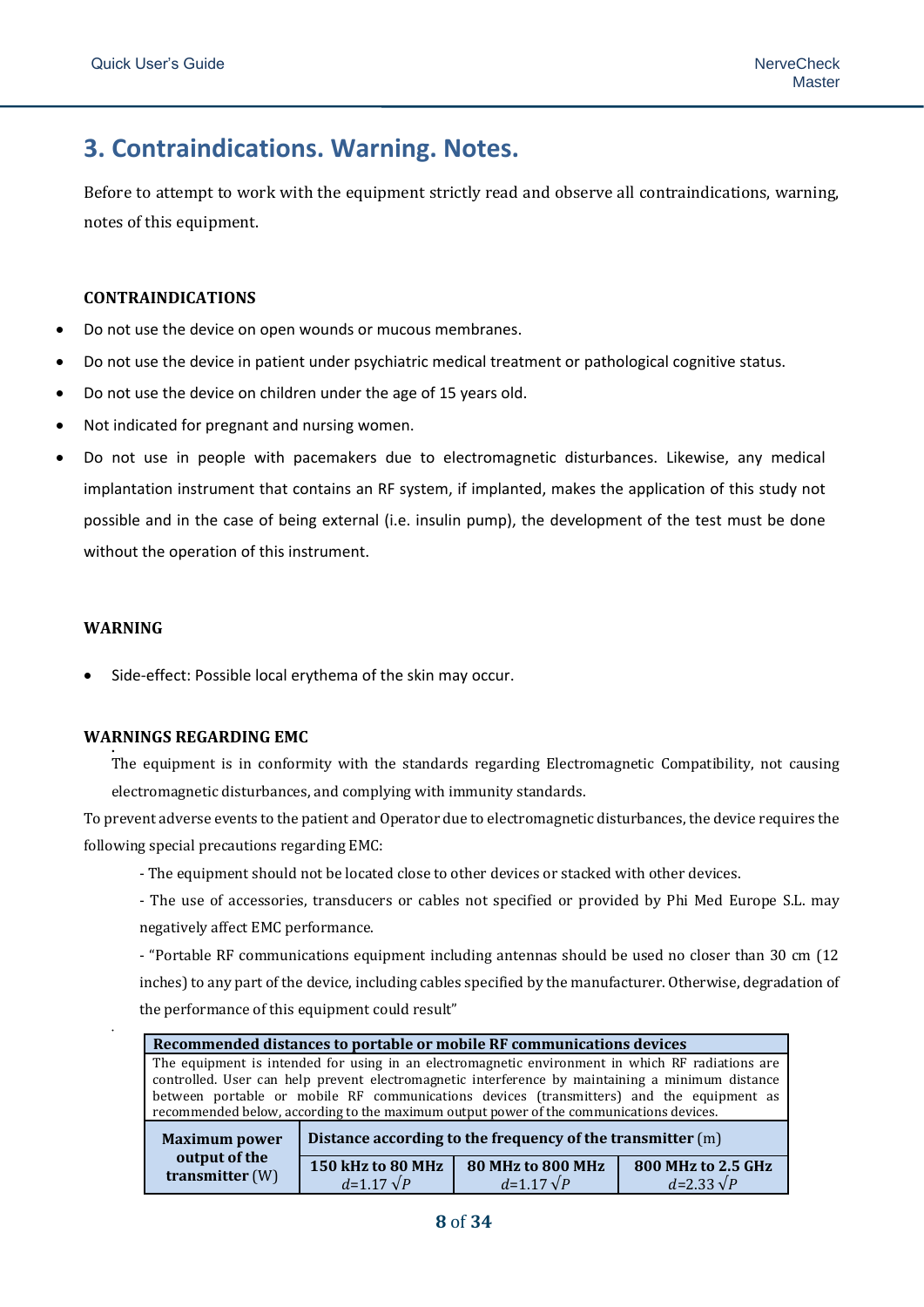|     | በ 12 | 0.12                                            | 0.23                            |
|-----|------|-------------------------------------------------|---------------------------------|
|     | 0.38 | 0.38                                            | $^{\circ}$ 74                   |
|     |      | $\sqrt{2}$                                      | $\Omega$                        |
|     | ں ر  | 3.8                                             | $\mathbf{z}$<br>-               |
| 100 |      | ^ י                                             | <u>.</u>                        |
|     |      | 그 그는 그 사람들은 그 사람들을 사랑하고 있다. 그는 사람들은 어디에 대해 보았다. | 그 그는 그 그 사람들은 그 사람들을 지르는 것이 없다. |

For transmitters with a maximum output power not listed above, the recommended distance d in meters (m) can be determined using the equation applicable to the transmitter frequency, where P is the maximum power output in watts (W) according to the manufacturer of the transmitter. NOTE 1: At the frequencies of 80 MHz and 800 MHz, the distance is applied for the highest frequency range. NOTE 2: These guidelines cannot be applied in all situations. Electromagnetic propagation is affected by absorption and reflection

- All the mentioned warnings and instructions must be followed for maintaining basic safety with regard to electromagnetic disturbances for the expected service life.

NOTE: "The EMISSIONS characteristics of this equipment make it suitable for use in industrial areas and hospitals (CISPR 11 class A). If it is used in a residential environment (for which CISPR 11 class B is normally required) this equipment might not offer adequate protection to radio-frequency communication services. The user might need to take mitigation measures, such as relocating or re-orienting the equipment"

#### **NOTES**

- NerveCheck Master is intended for use by healthcare professionals.
- In the events that the charge indicators do not turn on, the power connection indicator does not turn on, the screen does not turn on and / or the thermal protector indicator lights up. In all these cases, it is a must to turn off the equipment and consult with your supplier. Likewise, in the event of an anomaly in the product, stop using it and contact the distributor
- This equipment may cause radio interference or may disturb the operation of equipment in your surroundings. Mitigation measures may need to be taken, such as reorienting or relocating the NerveCheck Master or shielding the site.
- The use of NerveCheck Master may be affected due to other equipment that communicate by RF. For commissioning, we recommend that you consult the Electromagnetic Compatibility (EMC) section supplied in the user manual.
- NerveCheck can be used in Healthcare environments as Hospitals, private offices, institutions of healthcare, places for which the equipment is suitable.
- During the tests the user can be exposed to non-ionising radiation.
- As a consequence of Thermode and/or Vibrameter test, Cytotoxicity, sensitization, irritation or intracutaneous reactivity may occur in the event that the patient has allergy to the material.
- Do not modify the device. In no event should you open, tamper with or modify the device. This could cause damage to it.
- NerveCheck Master is intended for indoor use.

#### **9** of **34**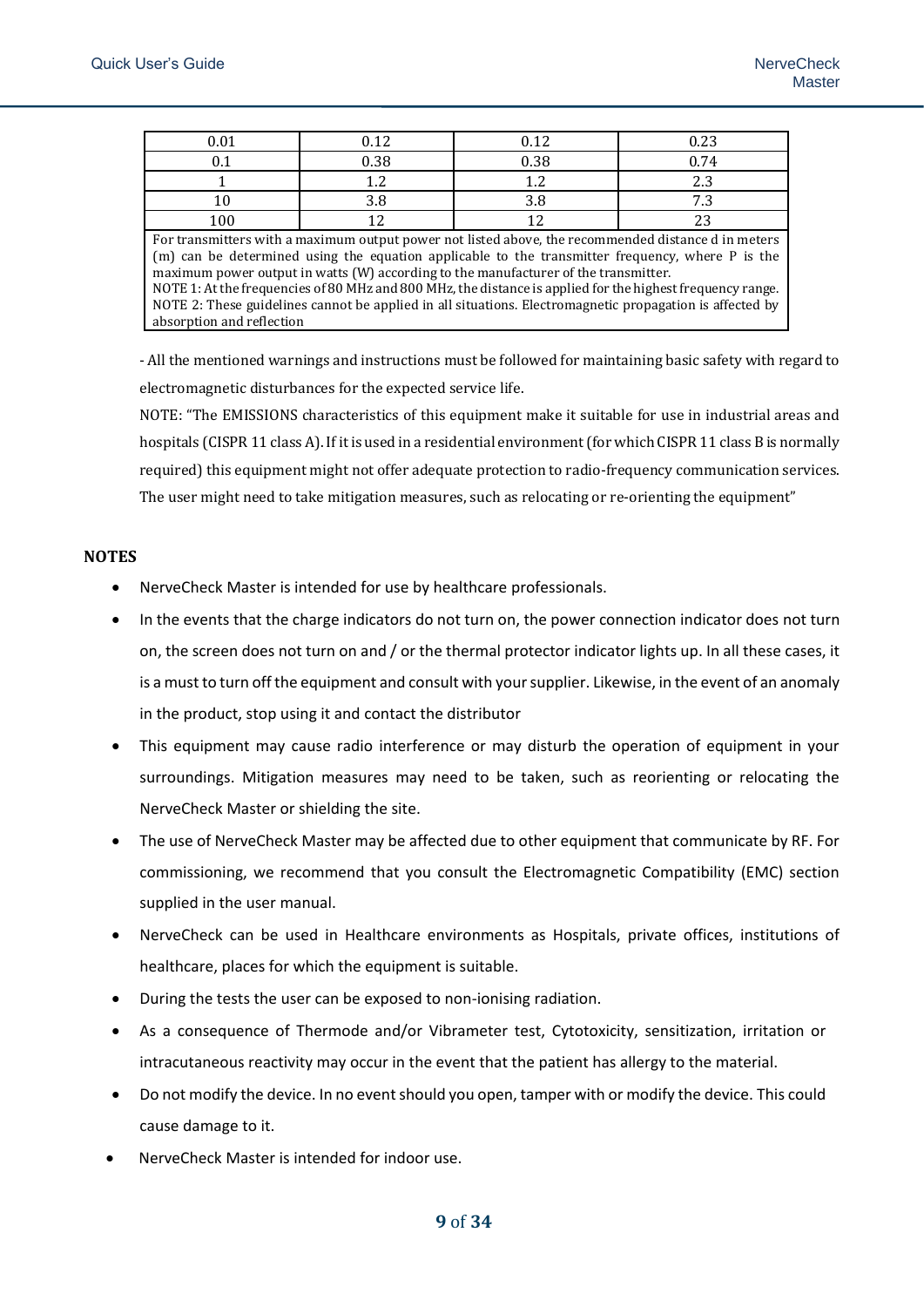- The NerveCheck Master is not resistant to water or the ingress of other substances.
- In case of breakage of the thermal disposable grid (thermode), turn off the equipment. Do not use the equipment until it is repaired.
- Both disposables have unique serial port designs to prevent incorrect attachment to the main unit. Pay special attention and make sure that both consumables are properly connected in its Stimulator connector. Refer to the manual on "Replacement of disposables."
- Make sure you have both units with a charged battery before starting the test.
- It is recommended to write down the RF channel for each equipment NerveCheck Master.
- Both Thermode and Vibrameter provided by the manufacturer of NerveCheck Master are properly calibrated.
- Follow the instructions on the remote-control screen.
- In the case of not responding to stimulus, the test will be aborted.
- Before carrying out the tests, we recommend sanitizing the skin area of the patient, to be studied.
- Do not use gel, paste or other material between the contact surface of the stimulator, Thermode or Vibrameter, and the skin of the patient.
- Use of the equipment is limited only to those stipulated here. Both the manufacturer and the distributor are not responsible for damage from misuse.
- Make sure the technology will be used within the specified conditions of work.
- Always consult a physician for evaluation of results.
- Disinfect the equipment and the stimulators after each use.
- A gauze containing a small amount of Chlorhexidine can be used to disinfect the surface of as well as Unit A -B and both stimulators, Thermode and Vibrameter, in contact with the patient's skin.
- The equipment may be damaged if not used carefully.
- For its disposal and to avoid possible damage to the environment, the device must be separated from other waste and recycled correctly for subsequent reuse of the materials. Likewise, the product labelling symbol  $\mathbb K$  indicates that it must be disposed of according to the regulations of the country.
- The batteries in Unit A and B must be recharged every 5 months, starting from the date indicated on the NerveCheck Master box by the symbol  $\mathbb{R}^{\mathbb{N}}$ .
- The NerveCheck Master should not be used on the patient while charging.
- Before downloading Data of the Remote-Control be sure Unit A is charged as it could lead to an error in the data transfer to the PC, losing in this way the data.
- Do not use the NerveCheck on the patient while the device is charging.

#### **10** of **34**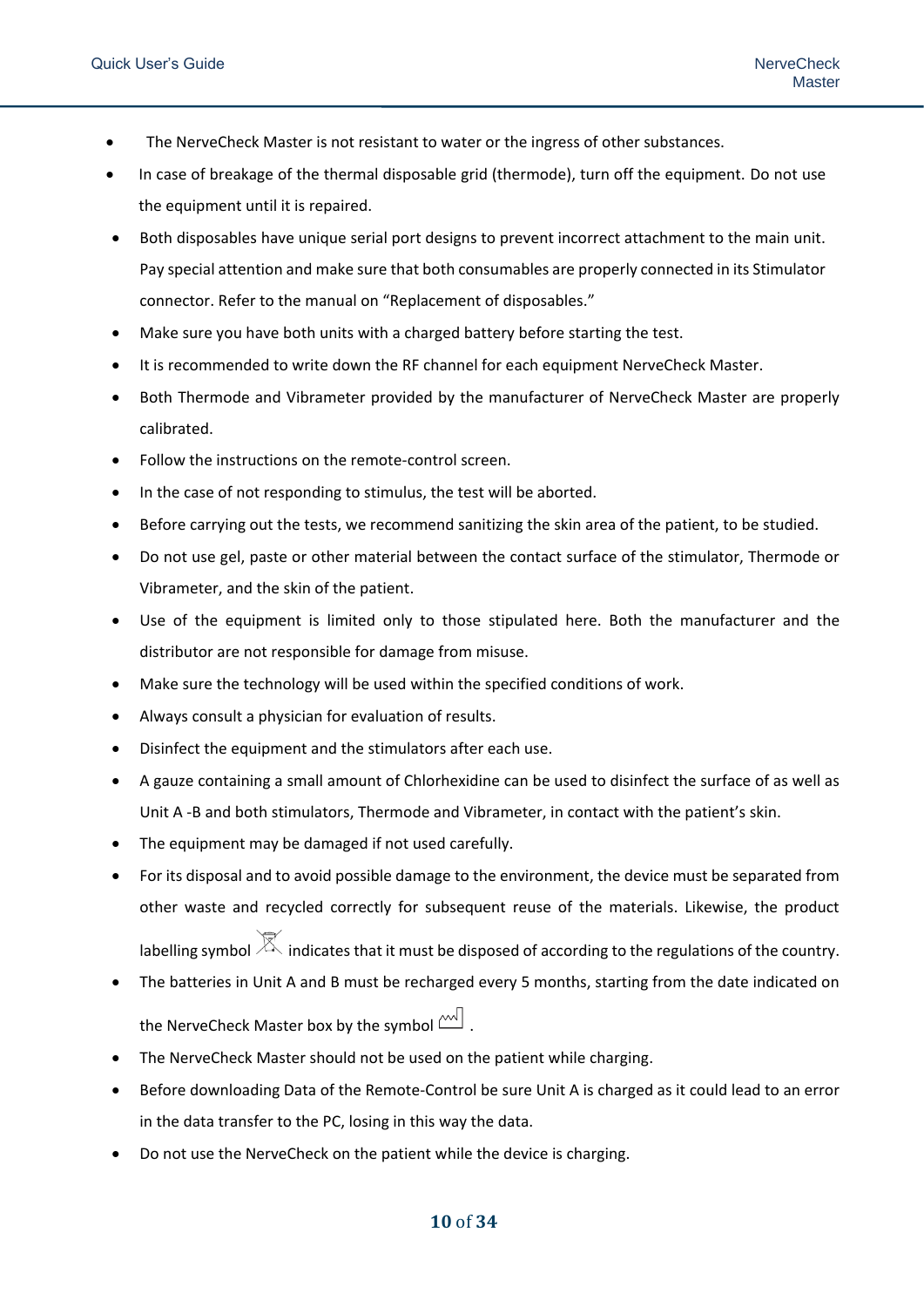• Technical specifications subject to change without prior notice.

#### <span id="page-10-0"></span>**4. Installation**

NerveCheck Master does not need installation. Both the main and remote-control units are equipped with batteries so that the use of a mains power supply is unnecessary.

In the event that either the main and / or remote-control unit indicate low battery power, use the power supply adapter provided to re-charge either unit's battery (as instructed in the "**Charging the battery**" section see User's Manual).

You are still able to use NerveCheck Master while charging the battery of either unit.

# <span id="page-10-1"></span>**5. Terms of use**

NerveCheck Master's vibration stimulator (Unit B) has been developed on a weightcalibrated basis. It is necessary to ensure that the NerveCheck Master stimulator (Unit B) is placed on an even (horizontal) surface so that its weight is distributed uniformly and the patient senses the stimulus correctly. Ideally, we recommend that stimulator is placed on level ground for normal and optimal operating use. Any tilt can cause incorrect stimuli.

The patient must place the test-foot in front of and opposite the operator.

To use NerveCheck Master, both units A (remote control) and B (stimulator) must be operating.

Each unit has an On/Off button indicated by the symbol  $\mathbb O$ . If the unit is turned off, then pressing the button for at least a second will start the unit, whereas, if it is already operating pressing the button for at least 3 seconds will turn it off.

When unit A is on, information on the screen will indicate this, while a green LED with the symbol  $\circled{1}$  indicates that unit B is operating. For the correct operation of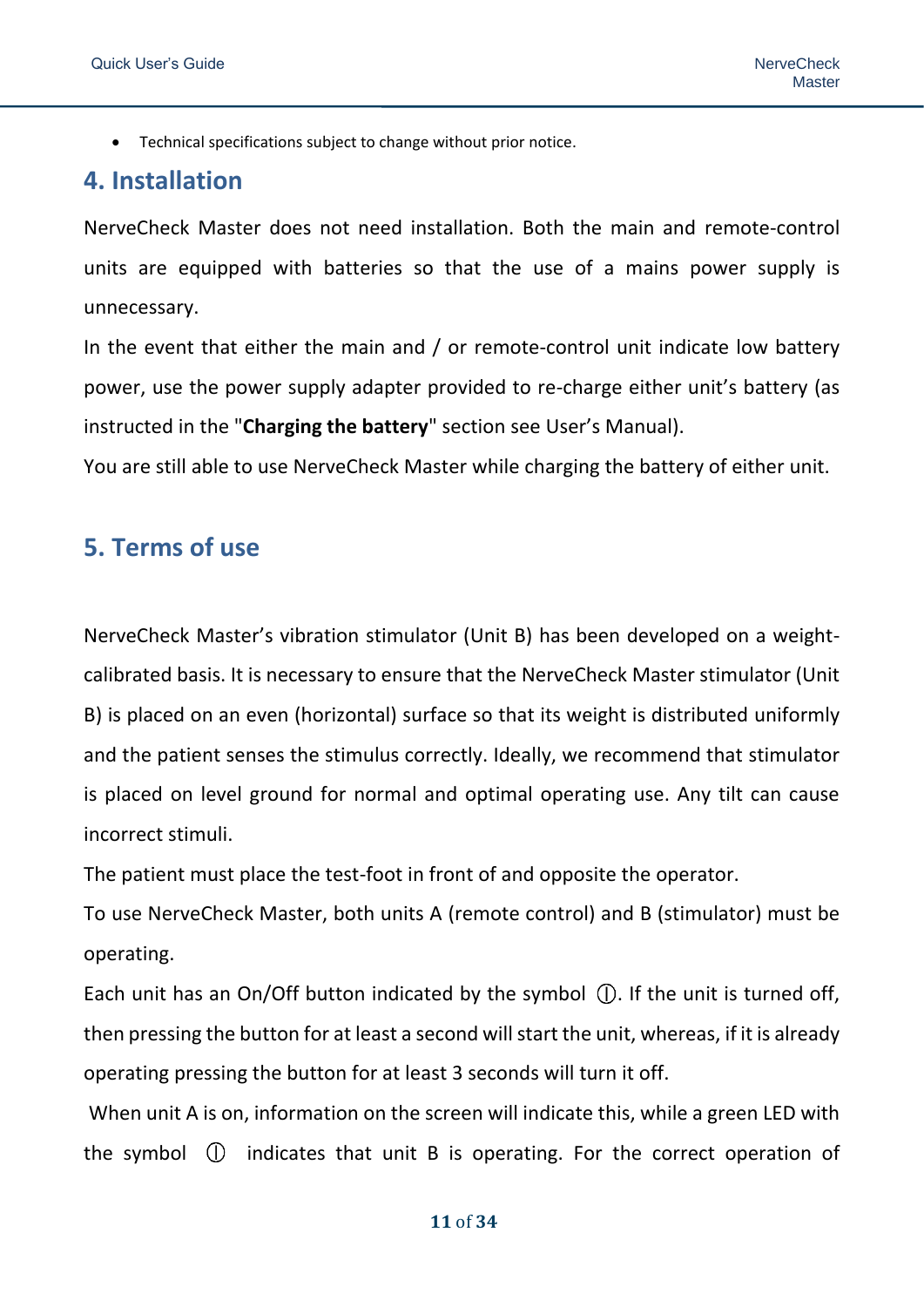NerveCheck Master it is necessary to start unit B first, and then unit A. Shutting down NerveCheck Master can be done in any sequence.

To perform the test, see paragraph "**Test Execution**" (or as instructed in the User's Manual "**Enter Menu"**).

# <span id="page-11-0"></span>**6. Safety Guidelines**

#### <span id="page-11-1"></span>**6.1. Safety requirements**

Do not replace or modify any component of NerveCheck Master. They may only be connected and replaced with those accessories exclusively designed for NerveCheck Master. Use of other accessories not provided by the manufacturer of NerveCheck Master will not guarantee compliance with standard medical device regulations and subsequently we cannot guarantee the validity of the diagnosis.

The device is equipped with a secondary safety system that prevents injury to the patients when the Thermode is in use.

#### <span id="page-11-2"></span>**6.2. Safety and Regulatory Summary**

NerveCheck Master and its disposables comply with the requirements of the European Medical Device Directive 93/42 / EEC and its transposition into Spanish law.

For more detailed information please refer to User's Manual of NerveCheck Master.

# <span id="page-11-3"></span>**7. Technical Data**

The following table describes the technical specifications and features of NerveCheck Master.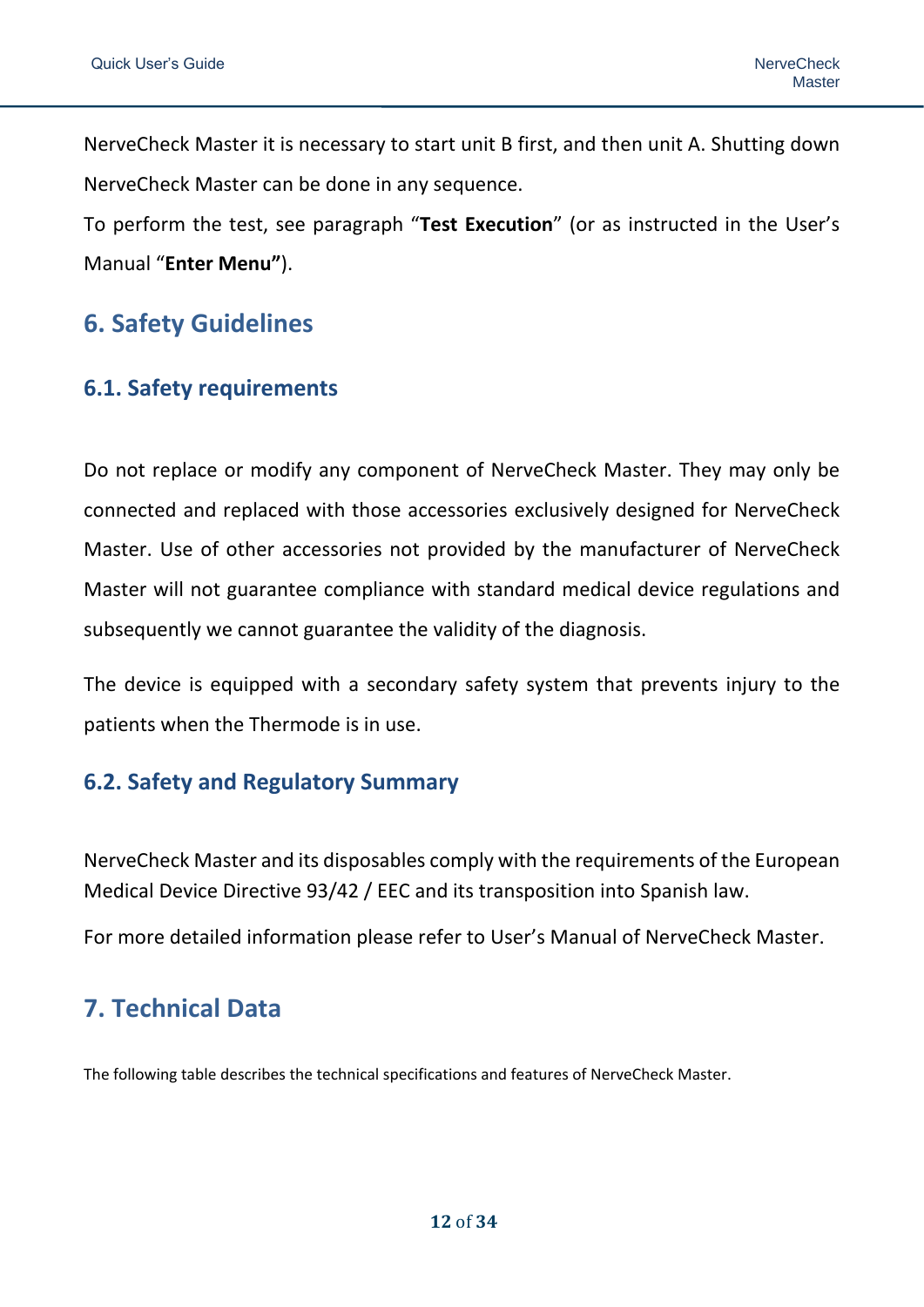| <b>Instrument</b>                          |                                                         |  |  |
|--------------------------------------------|---------------------------------------------------------|--|--|
|                                            | Class IIA                                               |  |  |
| <b>Medical Equipment</b>                   | Non-invasive                                            |  |  |
|                                            | Levels                                                  |  |  |
| <b>Stimulation Methods</b>                 | Limits                                                  |  |  |
|                                            | Windows Vista                                           |  |  |
|                                            | Windows 7                                               |  |  |
| <b>Compatible Operating Systems</b>        | Windows 8                                               |  |  |
|                                            | Windows 8.1                                             |  |  |
|                                            | Windows 10                                              |  |  |
| Screen                                     | LCD Alphanumeric 2x16 characters                        |  |  |
| Interface between NerveCheck Master and PC | <b>USB</b>                                              |  |  |
| Batteries Unit A / Unit B                  | Lithium-polymer 392mAh /<br>Lithium-<br>polymer 5000mAh |  |  |
| <b>Stimulator</b>                          |                                                         |  |  |
| Vibration Stimulator: Operating frequency  | 248 Hz ± 1%                                             |  |  |
| <b>Vibration Stimulator Active area</b>    | 50 mm <sup>2</sup>                                      |  |  |
|                                            | $15 °C - 25 °C + 0.5 °C$<br>Cold Test:                  |  |  |
| Thermal Stimulator: Temperature Range      | 40 °C - 46 °C $\pm$ 0.5°C<br>Warm Test:                 |  |  |
|                                            | Heat Pain Test: 32 °C - 49.5°C ± 0.5°C                  |  |  |
| Thermal Stimulator active area             | 50x25mm                                                 |  |  |
| <b>Environmental conditions</b>            |                                                         |  |  |
| <b>Operating conditions: Temperature</b>   | 18 °C (64 °F) -30 °C (86 °F)                            |  |  |
| <b>Operating conditions: Humidity</b>      | 20 - 80 %                                               |  |  |
| <b>Operating conditions: Pressure</b>      | $20 - 300$ KPa                                          |  |  |
| Storage conditions: Temperature            | $-20 °C$ (-4 °F) - 60 °C (140 °F)                       |  |  |
| Storage conditions: Humidity               | $20 - 80 %$                                             |  |  |
| <b>Charger</b>                             |                                                         |  |  |
| Voltage                                    | 100 - 240V AC                                           |  |  |
| Frequency                                  | $50 - 60$ Hz                                            |  |  |
| Power adapter output                       | 18W                                                     |  |  |
| <b>Dimension / Weight</b>                  |                                                         |  |  |
| Height / Width / Depth                     | 113 x 267 x 66 mm                                       |  |  |
| Weight (Battery included)                  | 1.130 gr.                                               |  |  |
| <b>Certifications</b>                      |                                                         |  |  |
| CE marked                                  |                                                         |  |  |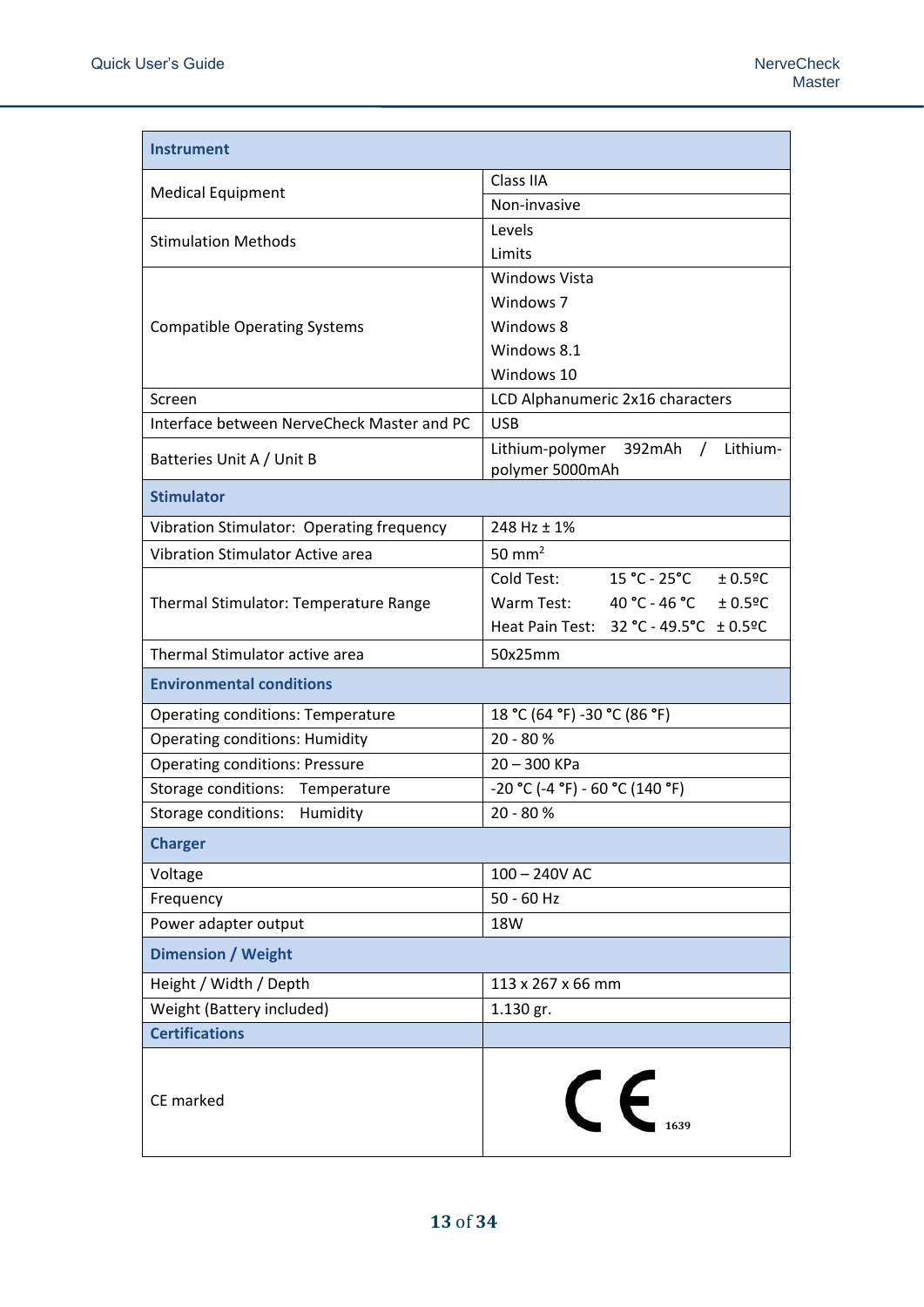Company Certified with ISO13485:2016



\*Technical specifications subject to change without prior notice.

# <span id="page-13-0"></span>**7.1. Replacement Units reference (thermode and vibrameter)**

The model of the replacement units indicates the number of tests that the disposable pack (thermode and vibrameter) can perform.

| <b>FAMILY</b>                             | <b>MODEL</b> | <b>REFERENCE</b> |
|-------------------------------------------|--------------|------------------|
| Replacement Units (thermode & vibrameter) | 20 tests     | 0110             |
| Replacement Units (thermode & vibrameter) | 110 tests    | 0112             |
| Replacement Units (thermode & vibrameter) | 180 tests    | 0111             |

# <span id="page-13-1"></span>**8. Maintenance and calibration**

# <span id="page-13-2"></span>**8.1. Cleaning method**

- A gauze containing a small amount of Chlorhexidine 2% can be used to disinfect, moving the gauze over the surface of the Thermode and Vibrameter that is in contact with the patient's skin.
- A gauze containing a small amount of Chlorhexidine 2% can be used to disinfect Unit A and Unit B, moving the gauze all over the surface.

# <span id="page-13-3"></span>**8.2. Calibration**

NerveCheck Master does not require calibration and nor requires installation.

During the manufacturing process of the NerveCheck Master, the disposable elements Thermode and Vibrameter are calibrated and is not necessary to calibrate the equipment.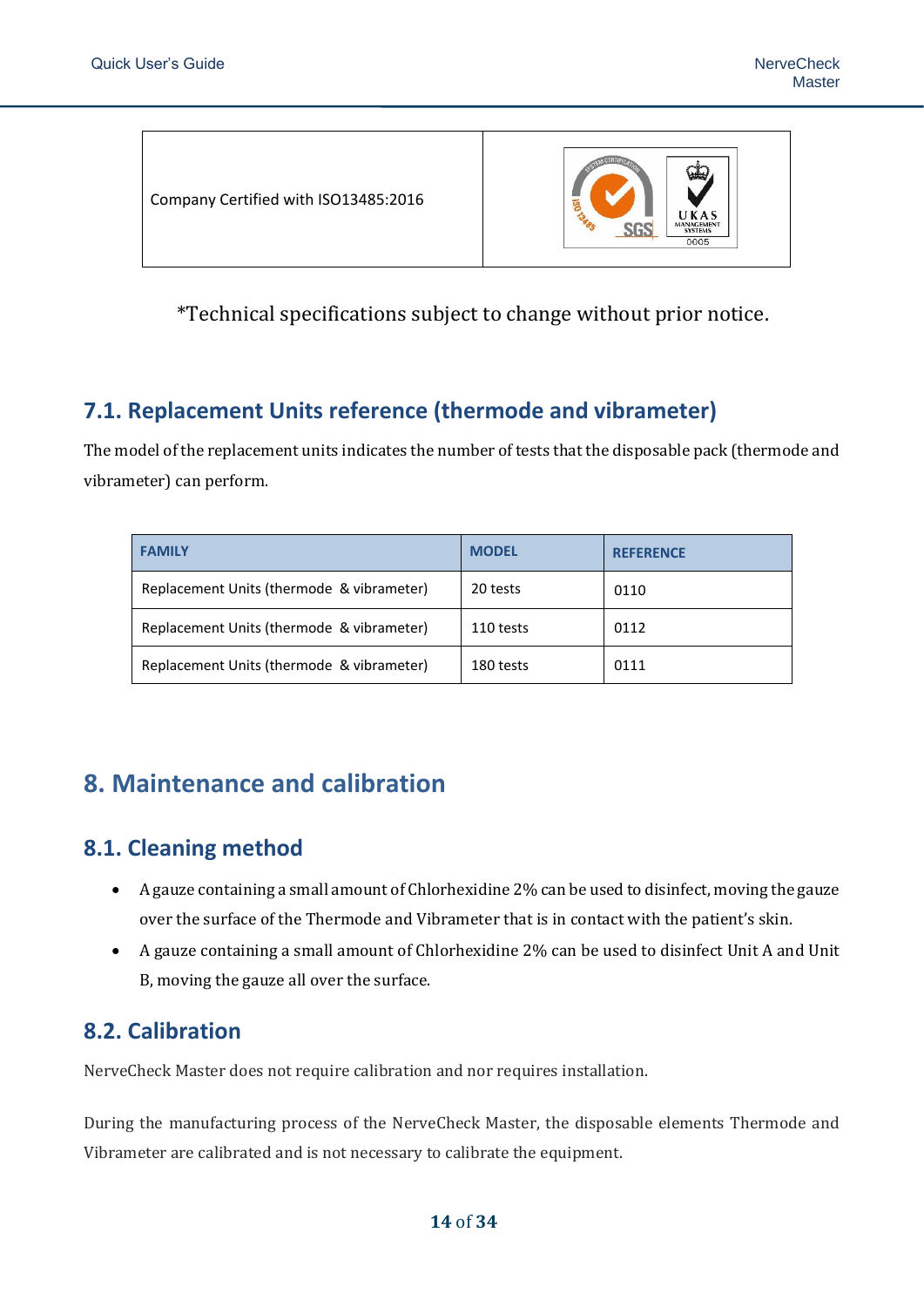This process ensures that throughout the useful life of the Thermode and the Vibrameter, they remain correctly calibrated. This period is defined by the number of tests that the disposables pack allows to perform.

# <span id="page-14-0"></span>**9. NerveCheck Master Description**

NerveCheck Master is a Quantitative Sensory Testing (QST) medical device used for detecting and characterizing sensory thresholds of small and large nerve fibres through the performance of 4 different tests: Vibration, Cold, Warm and Heat Pain test which can be performed independently or serially.

NerveCheck Master provides quantitative results increasing the ability of better and early diagnoses as well as used for monitoring the treatment of the patient.

At the end of every test, the software will quantify the patient's sensory threshold, analyse the responses given and the test results will be stored with the patient's data. Immediately after completion, the test result will be shown on the screen. The use of the NerveCheck Master medical device is as stipulated by Phi Med Europe S.L. and specified in the user manual.

# <span id="page-14-1"></span>**10. NerveCheck Master Users**

This device is recommended to be operated by physicians, general practitioners of Health or by personnel under the direction of a physician.

# <span id="page-14-2"></span>**11. Pathologies for which this device is intended**

• Patients who require a neurological diagnosis for the condition of the large and small sensory nerve fibres.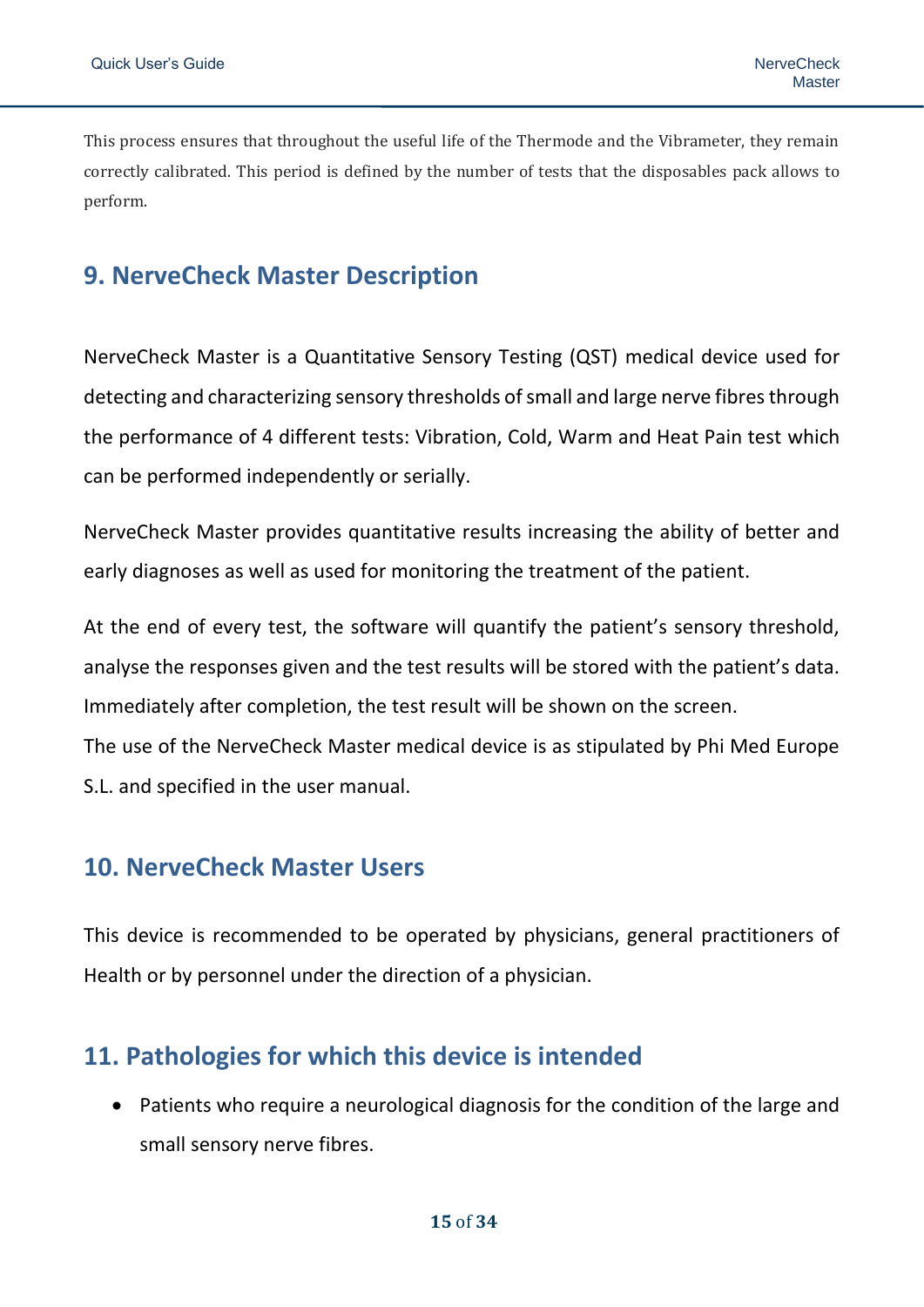- Patients with Sensory Neuropathy and Polyneuropathy.
- Patients with Diabetes.

# <span id="page-15-0"></span>**12. NerveCheck Master Overview**

**Unit A: Remote control** 



- 1. On/Off
- 2. Mini-USB socket for downloading
- 3. " No" button
- 4. " Yes" button
- 5. "Battery Charge" socket
- 6. Battery indicator.
- 7. "Connector connected" indicator.
- 8. "Device operating" indicator.
- 9. "Stimuli in course" indicator.

#### **Unit B: Stimulator (comprising Thermode and Vibrameter)**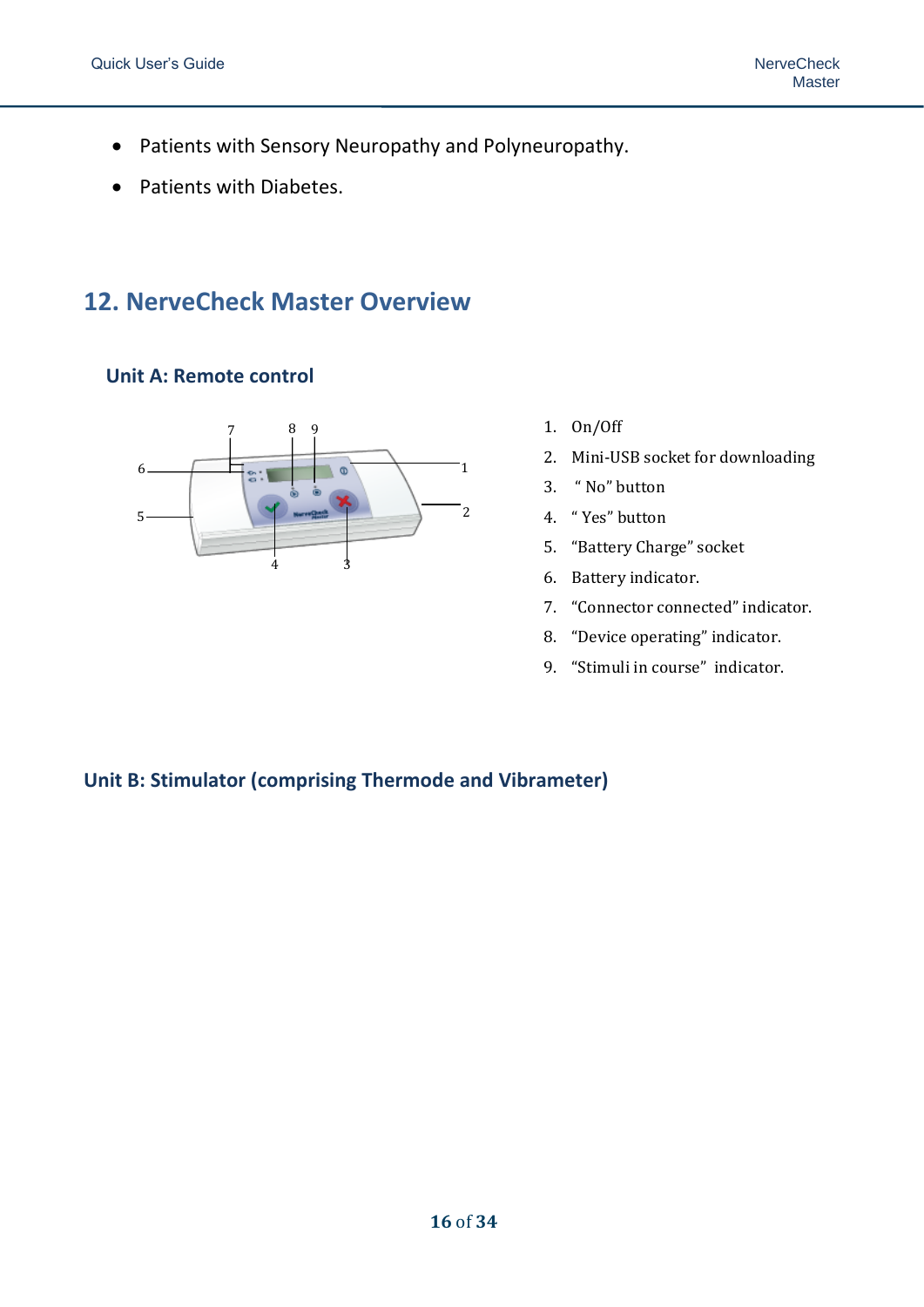

# <span id="page-16-0"></span>**13. Sites to be tested on the patient**

For evaluation of neuropathy, favourable skin sites are the following. Other sites may be chosen depending on the purpose of the study.

#### **Vibration Testing:**

1. Foot: toes of both feet can be tested. Starting with non-dominant foot.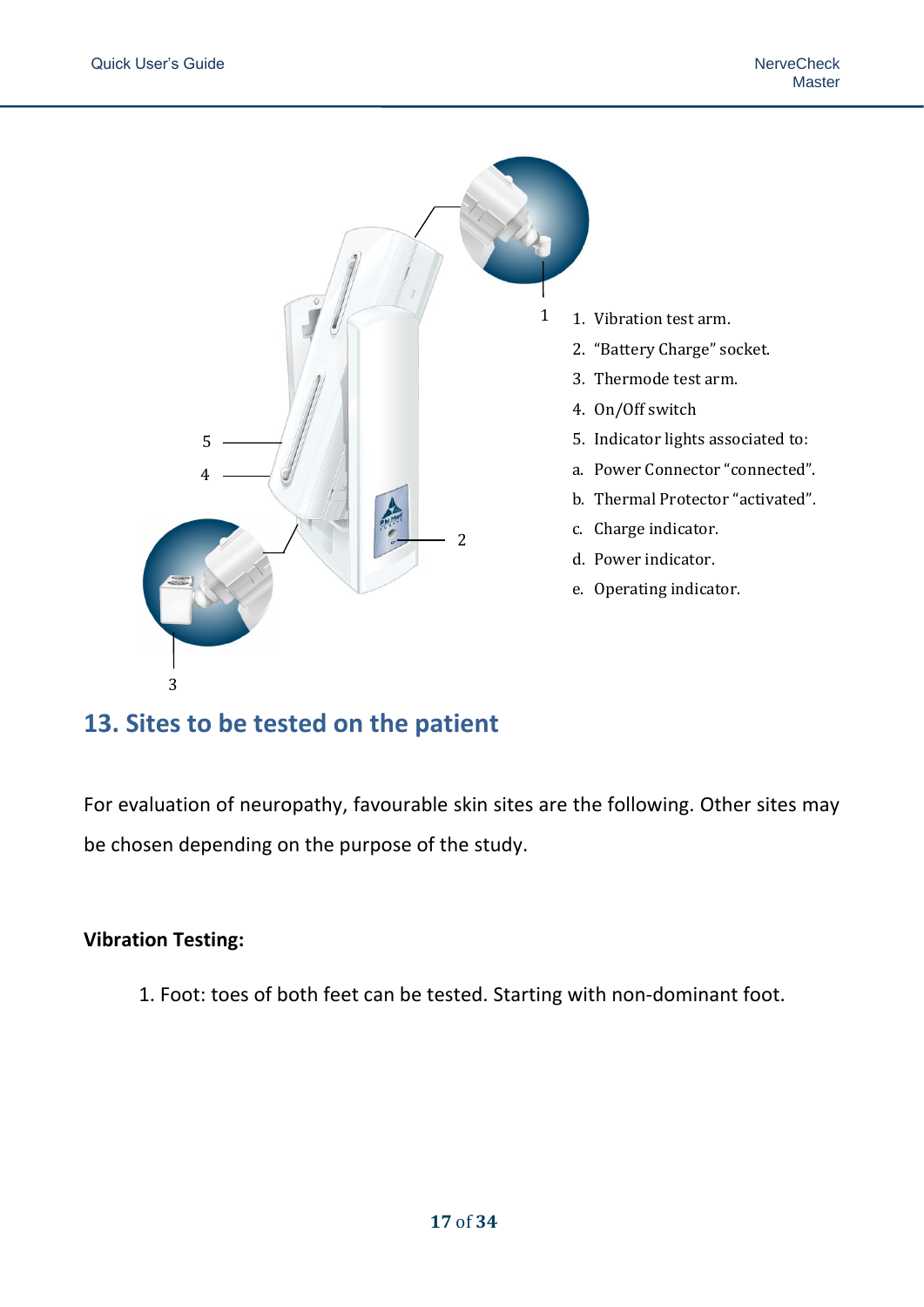

Vibration stimulator surface.

#### **Thermal Testing:**

1. Foot: both feet area can be tested. Starting with non-dominant foot.



# <span id="page-17-0"></span>**14. Test Options**

Two possible programs:

- **1. Serial Test**: encompasses all 4 tests which are made one after the other. This program is fixed and no possible modifications can be made.
	- **1.** Vibration Test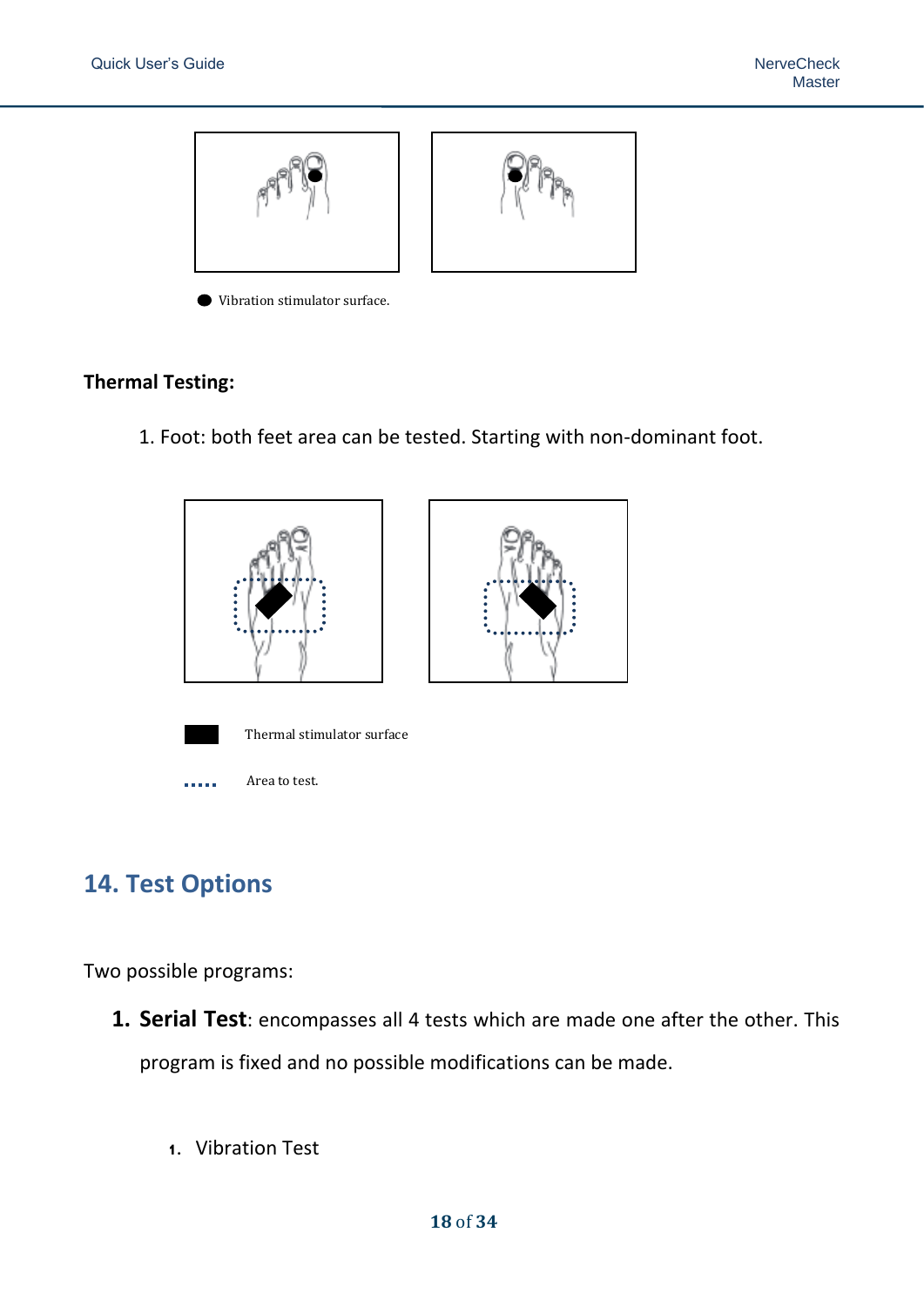- **2.** Cold Test
- **3.** Warm Test
- **4.** Heat Pain Test
- **2. Single Test**: this program allows customization, and the user can choose which tests are going to be made.
	- **1.** Vibration Test
	- **2.** Cold Test
	- **3.** Warm Test
	- **4.** Heat Pain Test

Please note that both programs contain the same option of tests.

# <span id="page-18-0"></span>**15. Utilities menu**

"**Utilities Menu**" contains an assortment of features listed below:

- **Download to PC:** Press "**Yes**" to download the Data to your PC.
- **Change Temperature Range:** Press "**Yes**" when the cursor is on your selected Range. Use **"No"** to move between Ranges.
	- Range 1: 18**°**C 28**°**C. (Range recommended).
	- Range 2: 18**°**C 30**°**C.
- **Change Date and Hour:** Press "**Yes**" to modify each unit of time. Use **"No"** to move between units of time. To save press **"No"** after setting the minute value (hh : mm).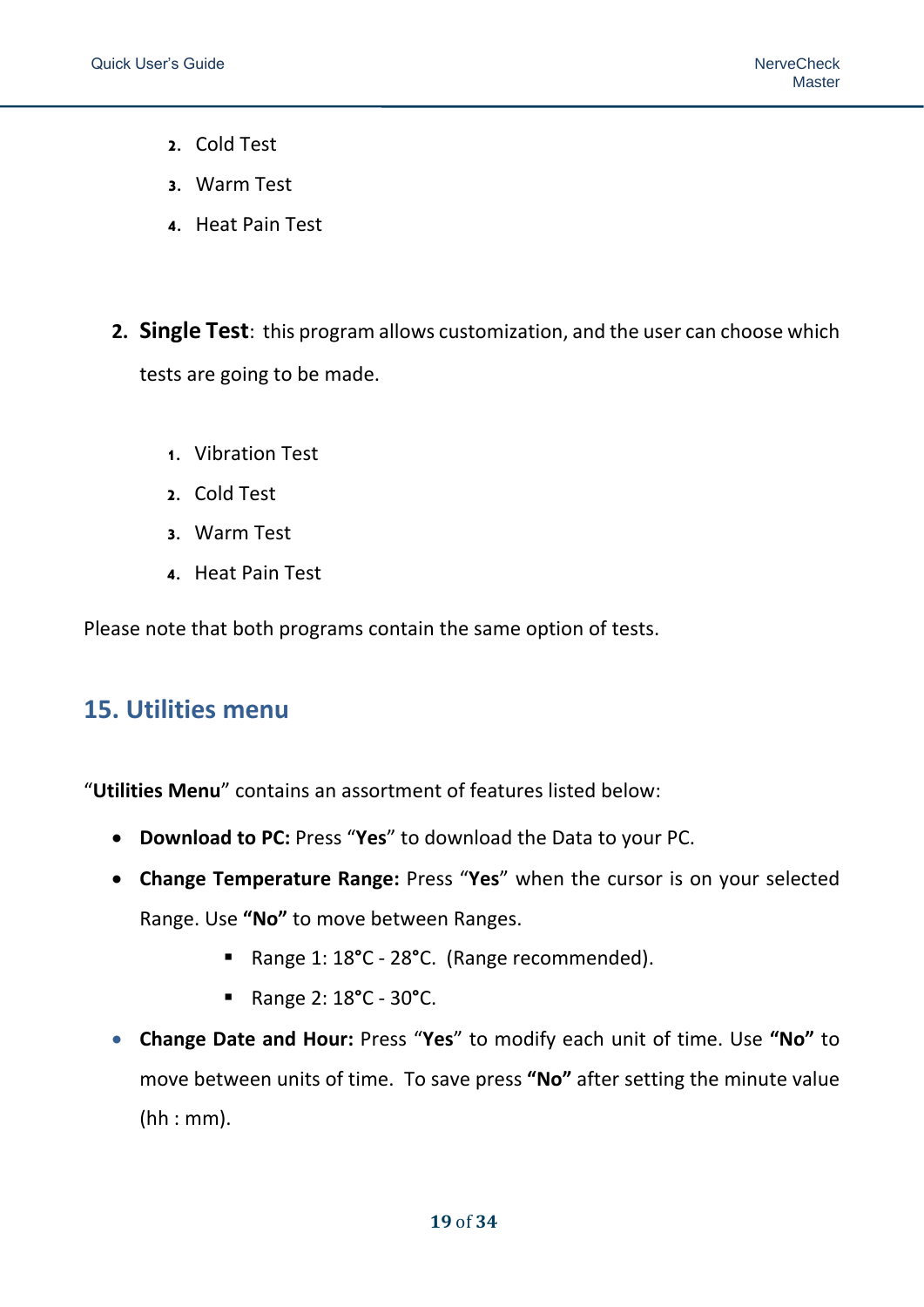• **Change RF Channel:** In cases where two or more NerveCheck Masters are being operated simultaneously and in close proximity, we recommend that you use a different radio frequency (RF) for each set of equipment. (To avoid confusion we recommend that you note down the RF channel number and the Serial Number of the equipment).

# <span id="page-19-0"></span>**16. Test Execution**

- 1. Switch "**On**" remote-control
- **2.** Switch "**On**" Stimulating device
- 3. The screen will display**:**

<<< NerveCheck >>> Press YES

# <span id="page-19-1"></span>**16.1. Administering Vibration test**

The **Vibration Test** can be performed either as a part of the serial program or as a single test.

The screen on the control remote will show the steps to perform the test. Pull the arm with the vibrator and place it on the part of the body that is going to be tested.

Make sure that the whole of the surface of the vibrator is in full contact with the area of skin that is going to be tested.

The full test is comprised of stimuli of different levels of intensity of which some are void. Stimuli can be of 3 kinds: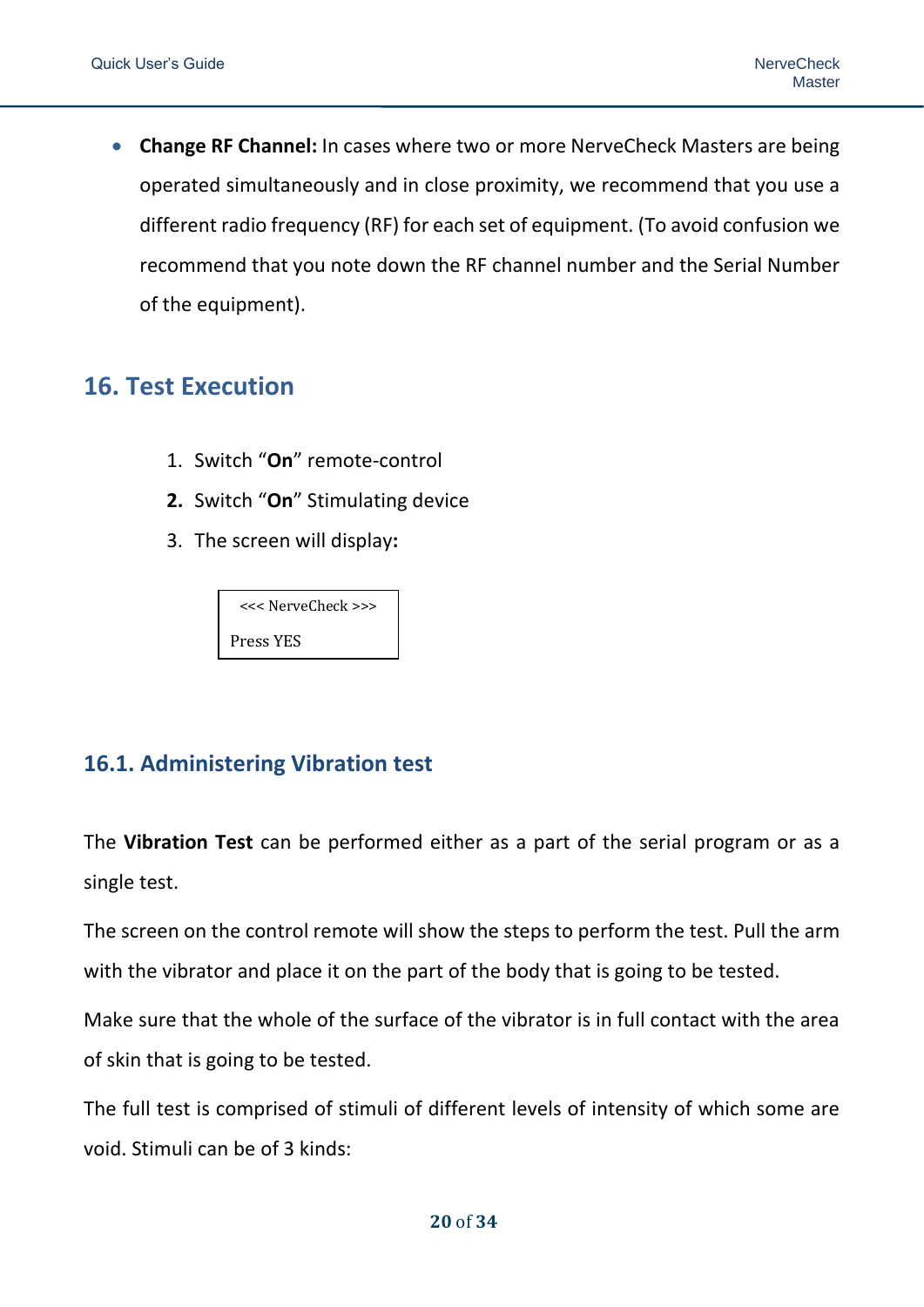- ➢ Weak
- ➢ Normal
- ➢ Strong

A beep from the Unit B before the beginning of a test announces the first vibration stimulus. After each stimulus, the beeping will stop and the user will be required to answer, "**Yes**" or "**No**" as to whether or not he or she has felt it.

If the user answers "**Yes**" to 2 void stimuli in a row, the test will be interrupted and the screen will show the message **"Try again"**, to which the user may want to answer "**Yes**", and start over again, or "**No**".

#### Result of the tests:

Once the test has been completed, the result "**Normal"** or **"Abnormal"** will appear on the screen.

#### <span id="page-20-0"></span>**16.2. Administering Temperature test**

Prior to undertaking the 3 **Temperature Tests**, pull out and extend the Thermode arm which will be used to produce the stimuli and let NerveCheck measure:

"**Room temperature**" (must be between the range option chosen in Utilities Menu).

"**Body Skin Temperature**" (must be between 34**°**C and 36**°**C).

#### Instructions:

Pull out the stimulating device (unit "B") to proceed to the Room and Body Skin Temperature tests.

1. If the Room Temperature is in the acceptance range, the next step is the Body Skin Temperature Test.

#### **21** of **34**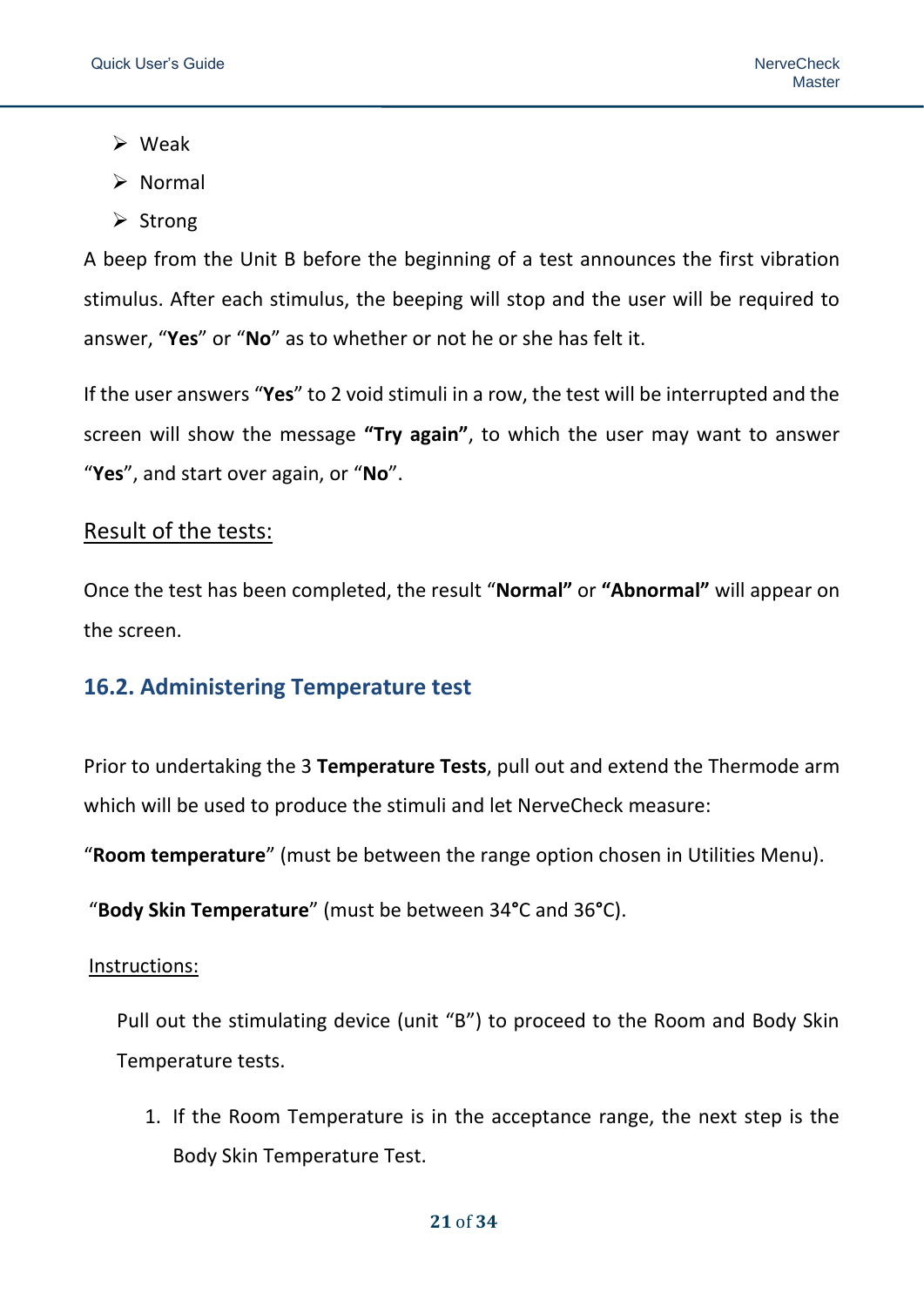2. If the Room Temperature is not in the acceptance range, the error messages "**Ambient Temperature too High**" or "**Ambient Temperature too Low**" will appear, depending on whether the temperature is too high or too low, and the test will start again.

Place the thermal stimulating surface on the skin. Make sure that the whole of the surface of the vibrator is in full contact with the area of skin that is going to be tested.

The Body Skin Temperature test will be made automatically.

- 1. If the Body Skin Temperature is in the acceptance range, the Cold Stimuli Test will begin.
- 2. If the Body Skin Temperature is not in the acceptance range, the error messages "**Body Skin Temperature too High**" or "**Body Skin Temperature too Low**".

Before the beginning of each test, the stimulating arm (Unit "B") will beep.

#### <span id="page-21-0"></span>**16.3. Administering Cold test**

**Cold Test** will start after the Room and Body Skin Temperature Tests or if in the serial program, without the need of these.

This test consists of:

- ➢ Weak stimuli
- ➢ Normal stimuli
- $\triangleright$  Strong stimuli
- ➢ Void stimuli.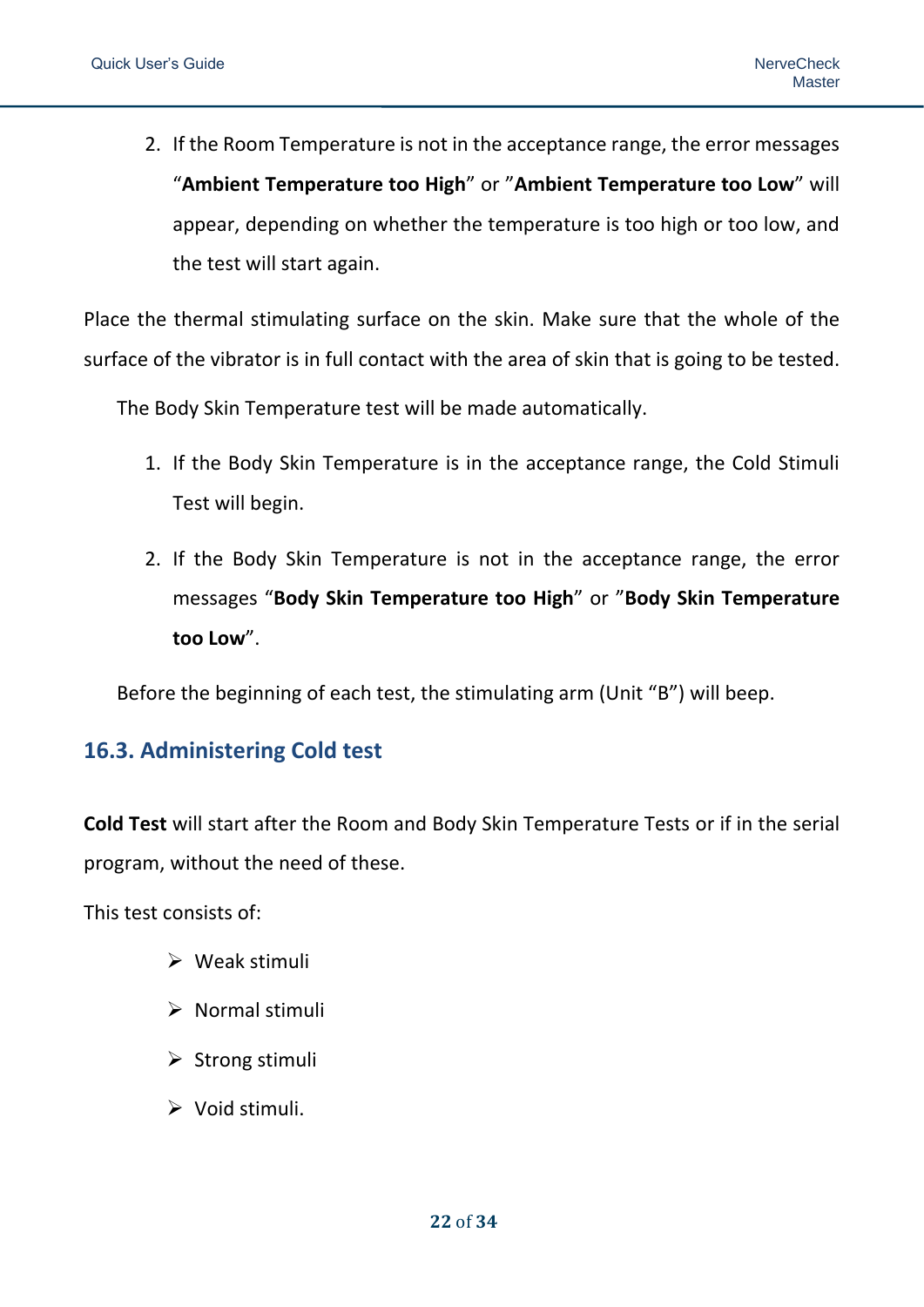After each thermal stimulus, the user is required to answer "**Yes**" or "**No**" as to whether or not they have felt the stimulus.

#### Result of the tests:

Once the test has been completed, the words **"Normal"** or **"Abnormal"** will appear on the screen and the user will be asked to press **"Yes"** to continue.

#### <span id="page-22-0"></span>**16.4. Administering Warm test**

**Warm Test** will begin after the Room and Body Temperature tests, or if in the serial program, without need of these.

This test consists of:

- ➢ Weak stimuli
- ➢ Normal stimuli
- ➢ Strong stimuli
- ➢ Void stimuli.

After each thermal stimulus, the user is required to answer "**Yes**" or "**No**" as to whether or not they have felt the stimulus.

#### Result of the tests:

Once the test has been completed, the words **"Normal"** or **"Abnormal"** will appear on the screen and the user will be asked to press "**Yes**" to continue.

#### <span id="page-22-1"></span>**16.5. Administering Heat Pain test**

**Heat Pain Test** will begin after the Room and Body Skin Temperature tests, or if in the serial program, without need of these.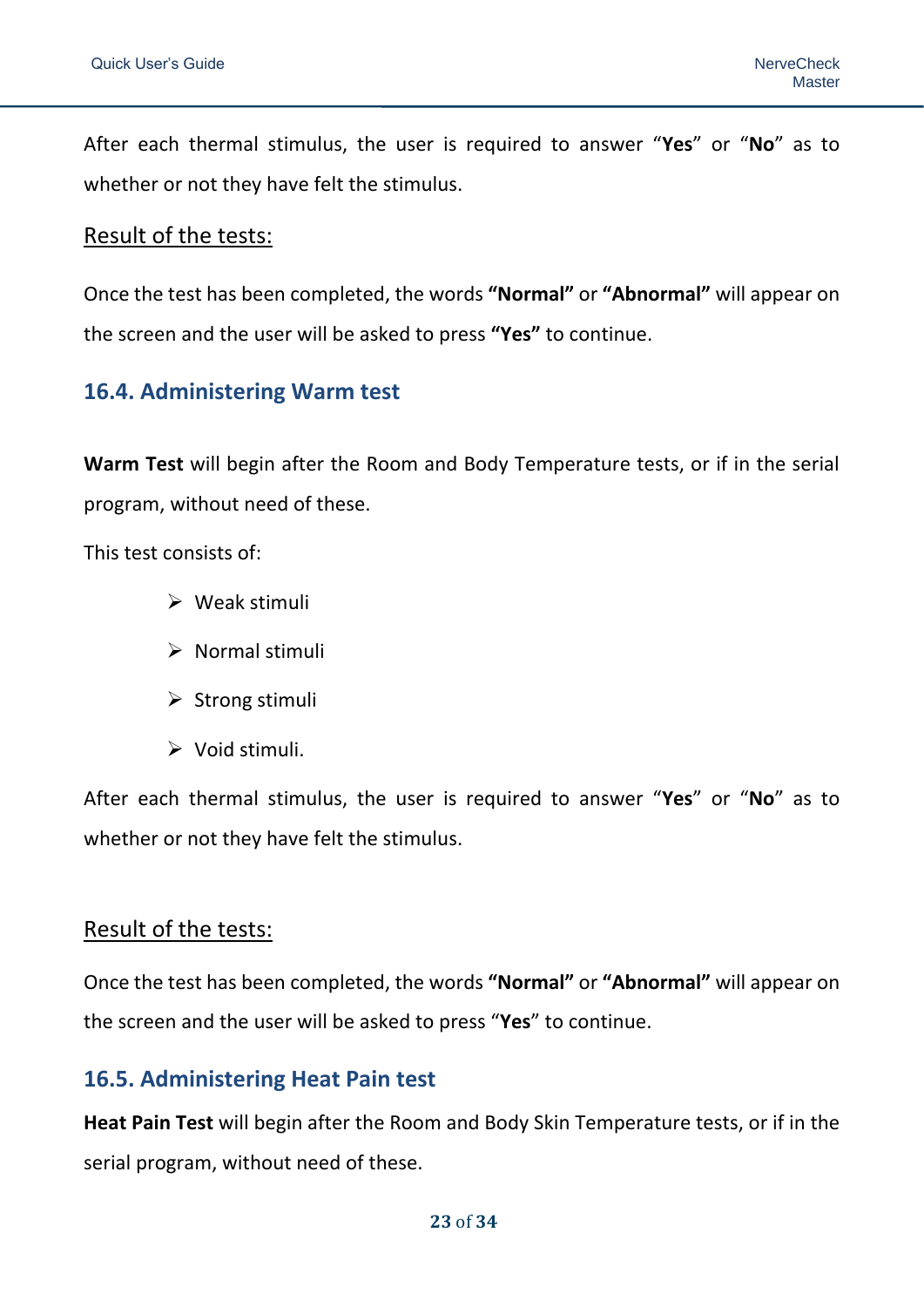During the test, the user must press "**Yes**" on the remote (Unit "A") to stop the test when they feel uncomfortable perception.

If the user does not press "**Yes**" the stimulus will stop when the thermal stimulator (Unit "B") reaches 49.5**°**C and will go back to 32**°**C.

#### Result of the tests:

Once the test has been completed, the words **"Normal"** or **"Abnormal"** will appear on the screen and the user will be asked to press "**Yes**" to continue.

# <span id="page-23-0"></span>**17. Installation Software for Downloading Data**

Installing the software, we provide on your PC, will allow you to download the data stored for the completed tests.

Before starting, make sure your computer meets the system requirements specified on the table called "**Features of NerveCheck Master**".

Insert the pen-drive into your PC.

1. Within the "My Computer" window, find the pen-drive and open it: Click on **Setup.exe**

| il <mark>:</mark> NerveCheck.msi |  |
|----------------------------------|--|
| ∟≣isetup.exe i                   |  |

2. Press **Next** in the window below that will show up in your screen.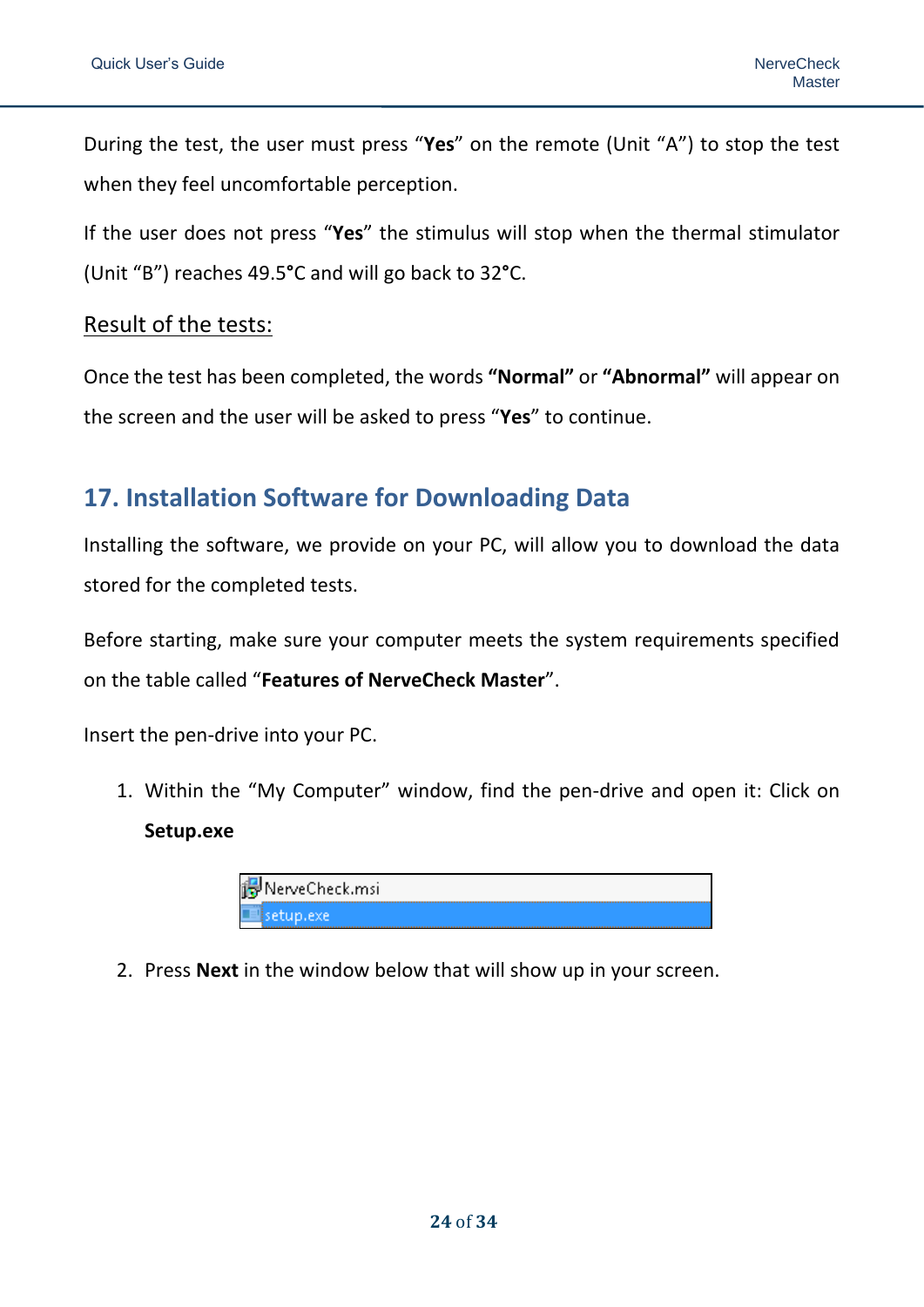

3. Press **Next** in the "Select Installation Folder" screen:

| <b>id NerveCheck</b>                                                                                                                                                           | x<br>-9<br>$\Box$   |
|--------------------------------------------------------------------------------------------------------------------------------------------------------------------------------|---------------------|
| <b>Select Installation Folder</b>                                                                                                                                              |                     |
| The installer will install NerveCheck to the following folder.<br>To install in this folder, click "Next". To install to a different folder, enter it below or click "Browse". |                     |
| Folder:<br>C:\Program Files (x86)\NerveCheck\                                                                                                                                  | Browse<br>Disk Cost |
| Cancel<br>< Back                                                                                                                                                               | Next >              |

4. Press **Next** after NerveCheck has been installed.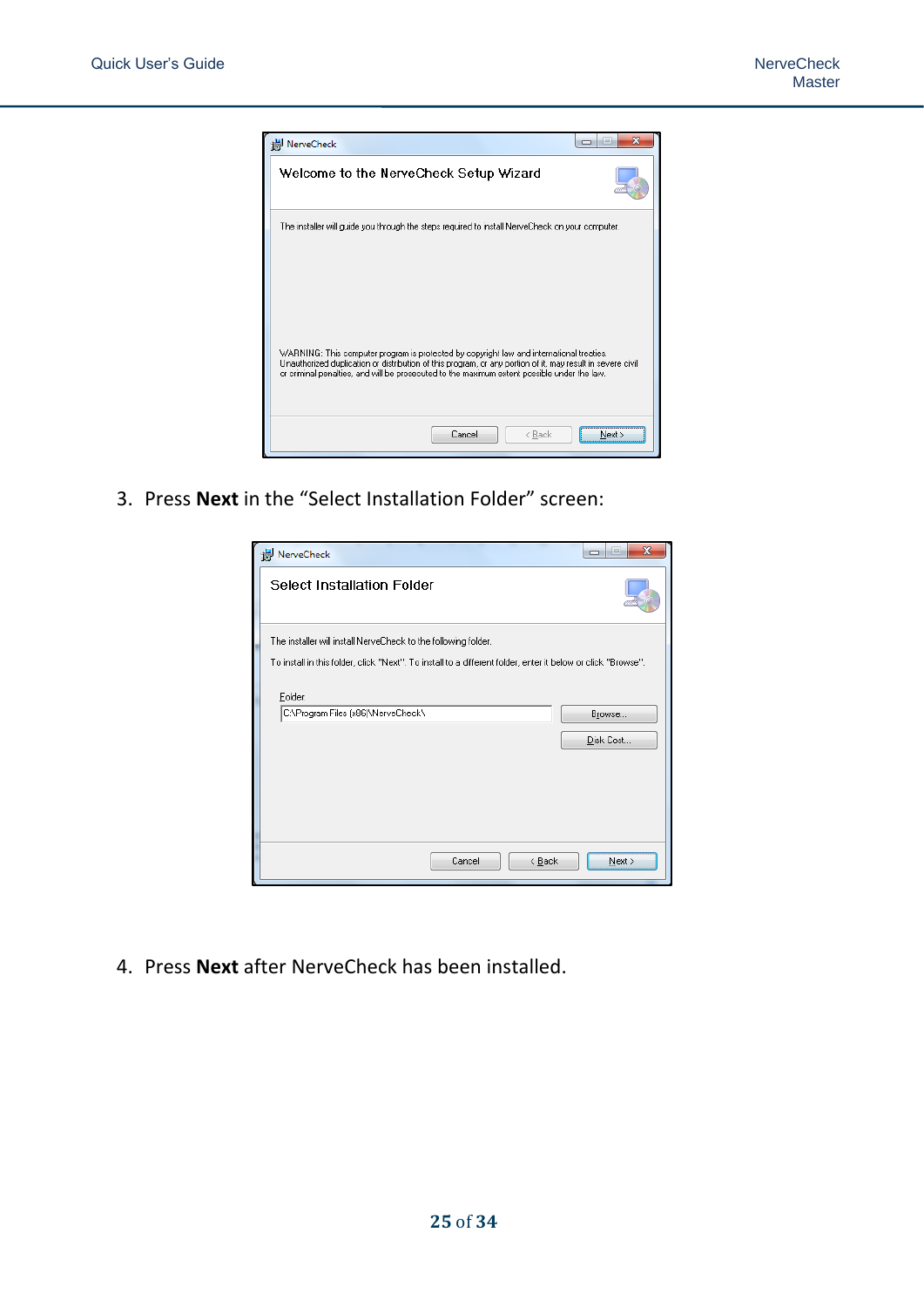| NerveCheck                     |            |                | $\mathbf{x}$<br>$\left  \alpha \right $<br>- |
|--------------------------------|------------|----------------|----------------------------------------------|
| Installing NerveCheck          |            |                |                                              |
| NerveCheck is being installed. |            |                |                                              |
| Please wait                    |            |                |                                              |
|                                |            |                |                                              |
|                                |            |                |                                              |
|                                |            |                |                                              |
|                                | Cancel<br> | < <u>B</u> ack | $N$ ext >                                    |

5. Press **Extract** on the window below.



6. Press **Next** on the window below: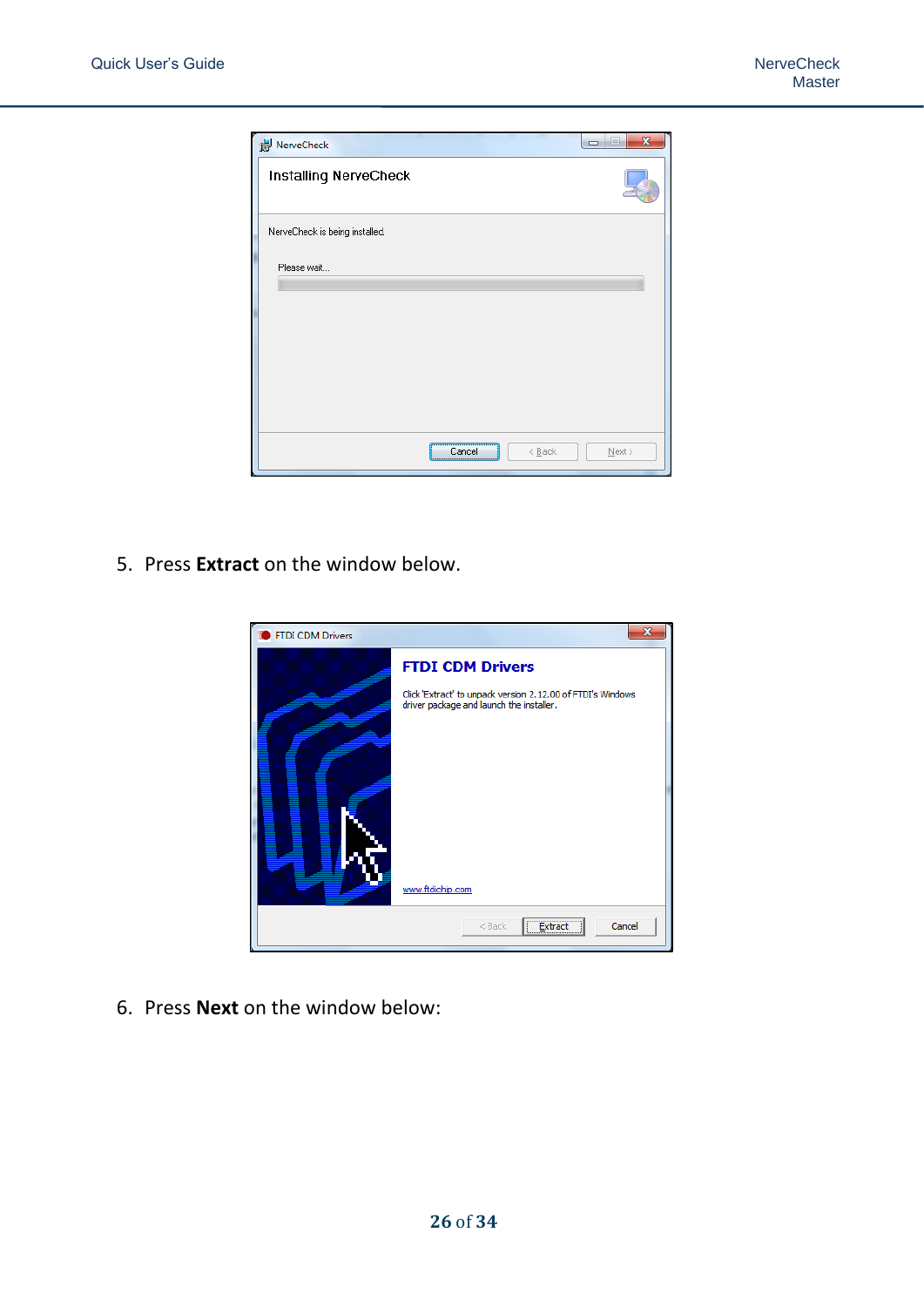

7. **Accept** the license of agreement and press **Next**:



8. Click on **Finish** once the window below is show on your screen.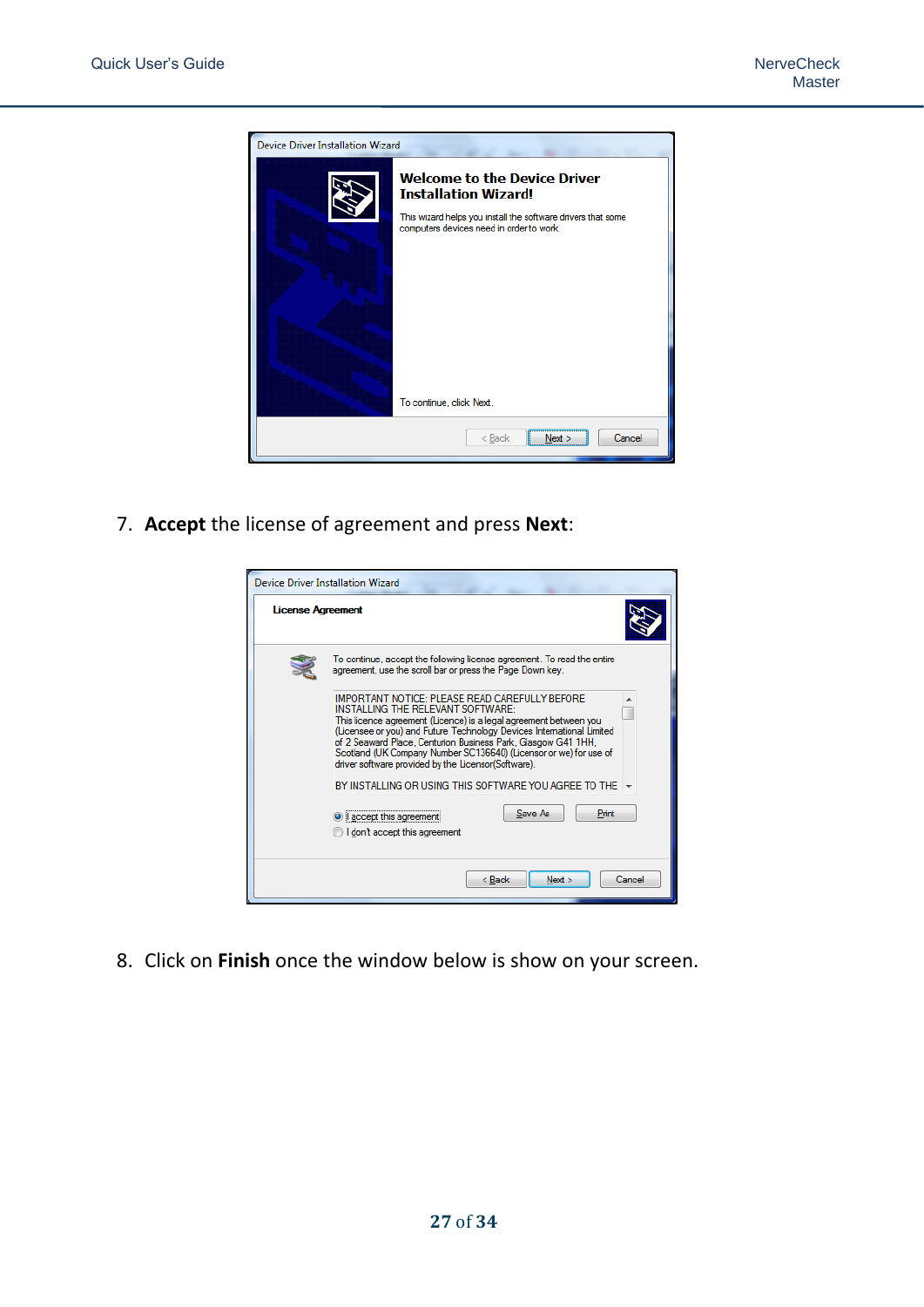

9. The installation has been successfully completed.

| $\overline{\mathbf{x}}$<br>$-1$<br>i NerveCheck<br>$\Box$                          |
|------------------------------------------------------------------------------------|
| Installation Complete                                                              |
| NerveCheck has been successfully installed.                                        |
| Click "Close" to exit.                                                             |
|                                                                                    |
|                                                                                    |
|                                                                                    |
|                                                                                    |
|                                                                                    |
| Please use Windows Update to check for any critical updates to the .NET Framework. |
|                                                                                    |
| Cancel<br>< Back<br>Liose                                                          |

Once the installation has been successfully completed you will find the NerveCheck file on your Desktop or main menu.

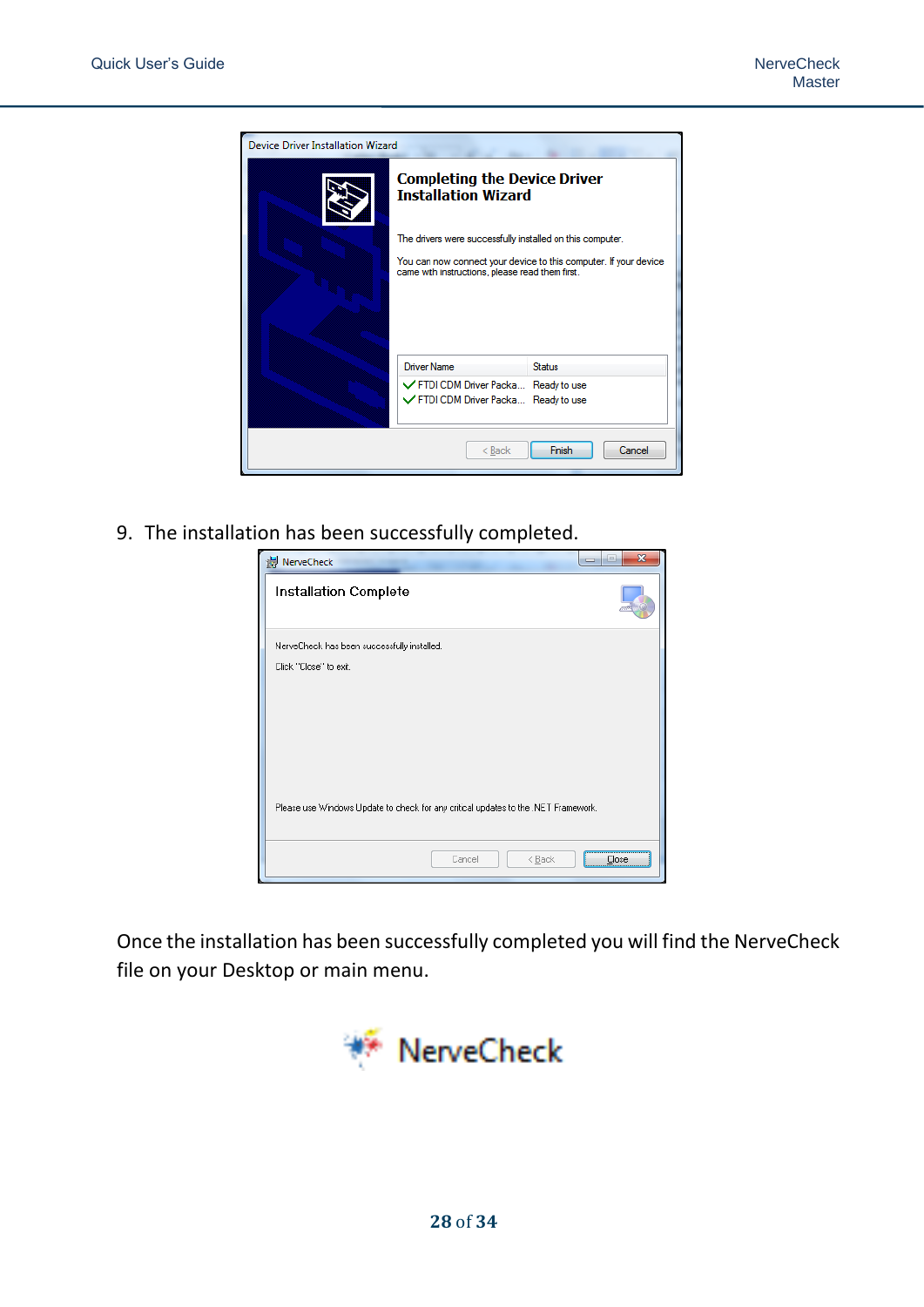# <span id="page-28-0"></span>**18. Instructions to Download the Data to your PC**

The data from every test is saved in the remote control. If the device unexpectedly turns off, either by accident or because it ran out of battery, data from incomplete tests will be lost.

- 1. Switch **On** Unit A. On the option **Utilities Menu** press "**Yes**". Select **Download to PC**.
- 2. Connect the USB-mini USB cable to the Unit A and your PC. Now press **"Yes"** on the remote control.
- 3. On your PC desktop double click on NerveCheck file:
- 4. Click on "**Connect**" to download the Data saved:



5. Click "**Accept**"



6. To edit the data saved, click "**See Data**".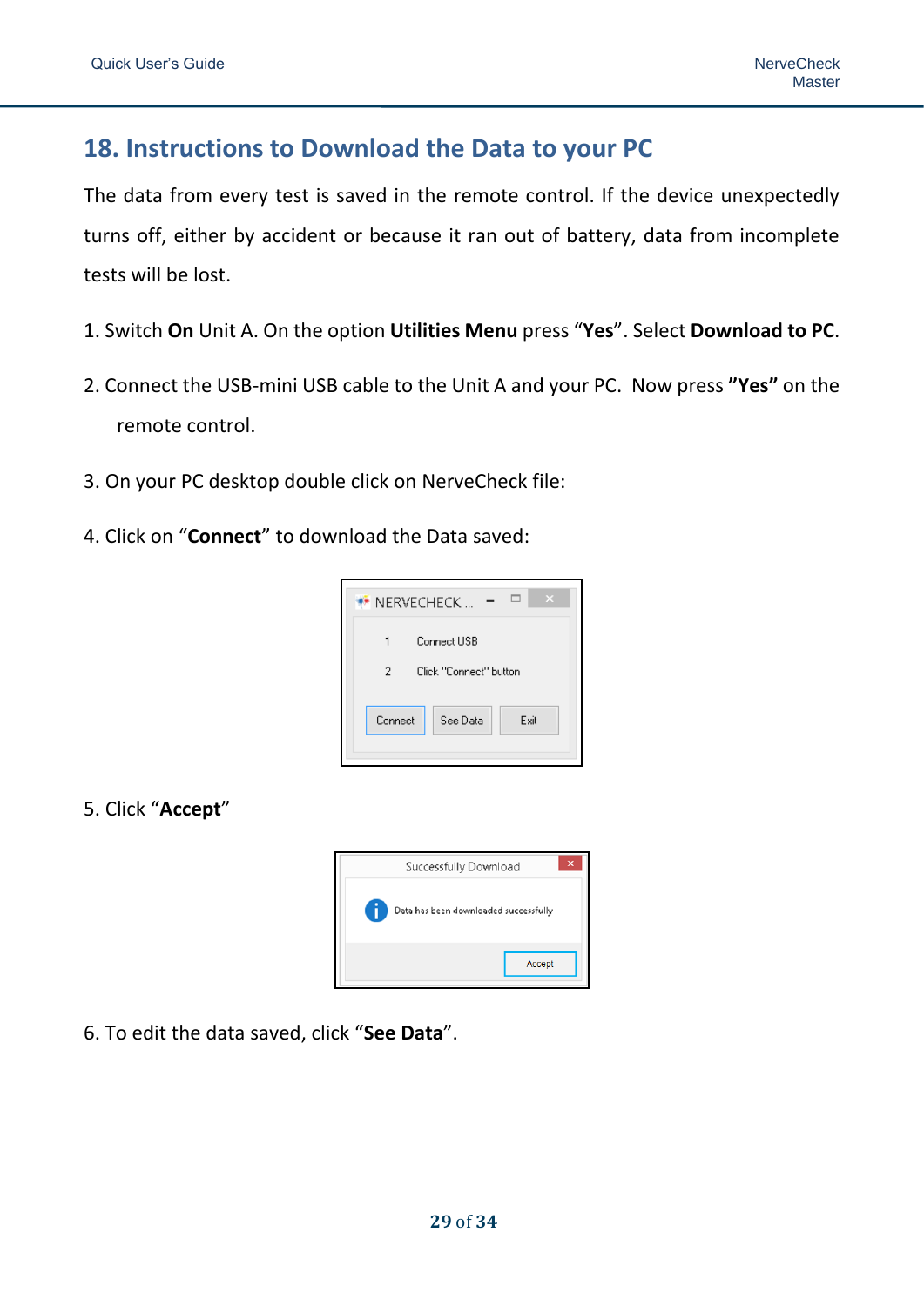

7. In "**Test**" dropdown window you can find all completed tests.

Fill all fields with the patient's information. Once complete, click on "**Create Reports**"

|                       | ×<br>NerveCheck                            |
|-----------------------|--------------------------------------------|
|                       | <b>MEDICAL CENTER INFORMATION</b>          |
| Test                  |                                            |
| Date                  | dd/mm/aa                                   |
| Hour                  | hh:mm                                      |
| <b>Medical Center</b> |                                            |
| Physician             |                                            |
| PATIENT INFORMATION   |                                            |
| <b>Patient ID</b>     |                                            |
| Age                   |                                            |
| Height                | cm                                         |
| Weight                | Кg<br><b>Weight Unit</b><br>Select One v   |
| Gender                | Male<br>Save Data<br>Female                |
| <b>REPORTS</b>        |                                            |
| <b>Battery tests</b>  | Area of Evaluation<br><b>Select Report</b> |
| <b>Vibration test</b> | Select area<br>$\omega$                    |
| <b>Cold test</b>      | Select area<br>v                           |
| Warm test             | Select area<br>$\sim$                      |
| Pain test             | Select area                                |
|                       | <b>Create Reports</b><br>Exit              |

# <span id="page-29-0"></span>**19. Replacement of Disposables**

The life time of each Thermode and Vibrameter disposable is limited by the number of administered tests. It is necessary to replace the pack of disposables once this limit has been reached.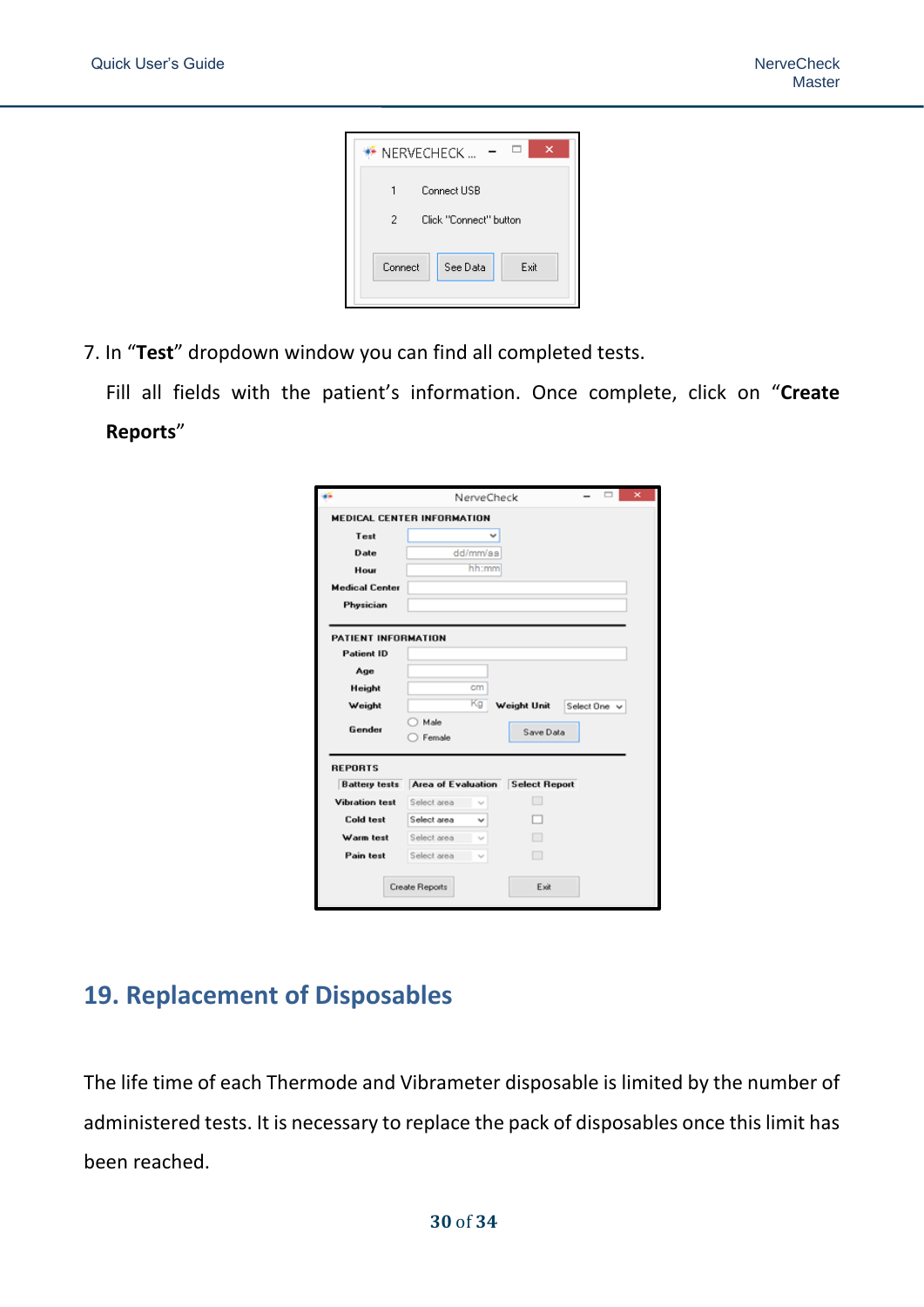To replace the pack of disposables (Thermode and Vibrameter):

- 1. Switch "**Off**" the remote-control and the Stimulator device.
- 2. Press the flaps as the image shows and remove the disposables from the Stimulator.



3. Place NerveCheck Master in the upright position.



4. Connection of the new pack of Thermode and Vibrameter.

Check that both flaps of each disposable, Thermode and Vibrameter, are locked to the Stimulator unit.

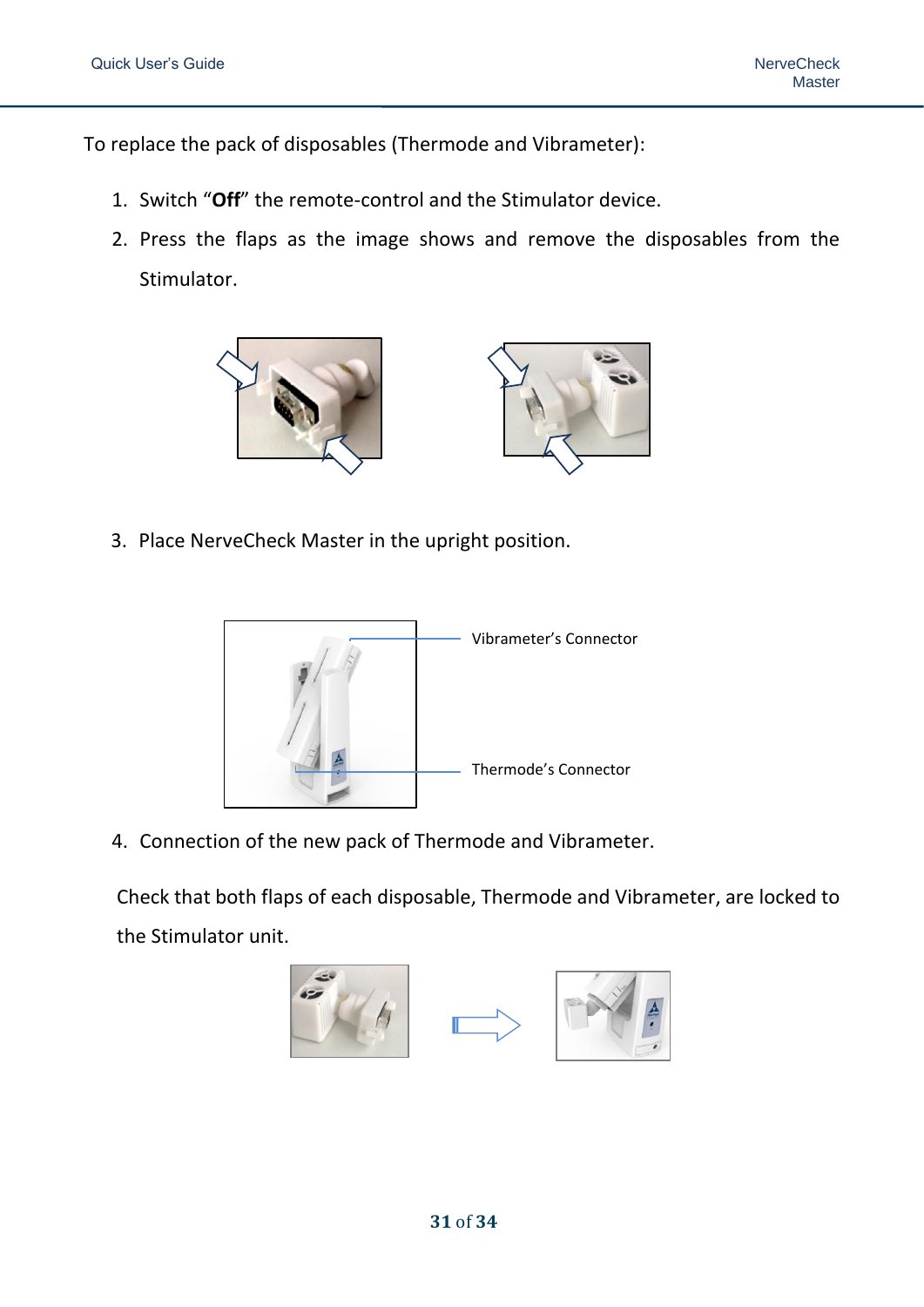

- 5. Switch "**On**" the remote-control and Stimulator device. Wait until it completes the installation procedure.
- 6. If the procedure has been successful the screen will show **"Enter Menu".**

# <span id="page-31-0"></span>**20. Spare parts**

Find below the list of spare parts that can be provided for your distributor.

Contact your distributor or [www.phimedeurope.com](http://www.phimedeurope.com/) to order replacement disposables.

| <b>Spare parts</b>                      | Code      | <b>Picture</b>         |
|-----------------------------------------|-----------|------------------------|
| <b>Remote Control NerveCheck Master</b> | 2001-0101 |                        |
| Standard USB-mini USB charging cable    | 2002-0101 |                        |
| <b>Memory stick NerveCheck Master</b>   | 2003-0101 | $\overrightarrow{AB}$  |
| Quick User's Guide                      | 2004-0101 | <b>NerverTrack Man</b> |
| Charger                                 | 2005-0101 |                        |
| Feeder pins                             | 2006-0101 |                        |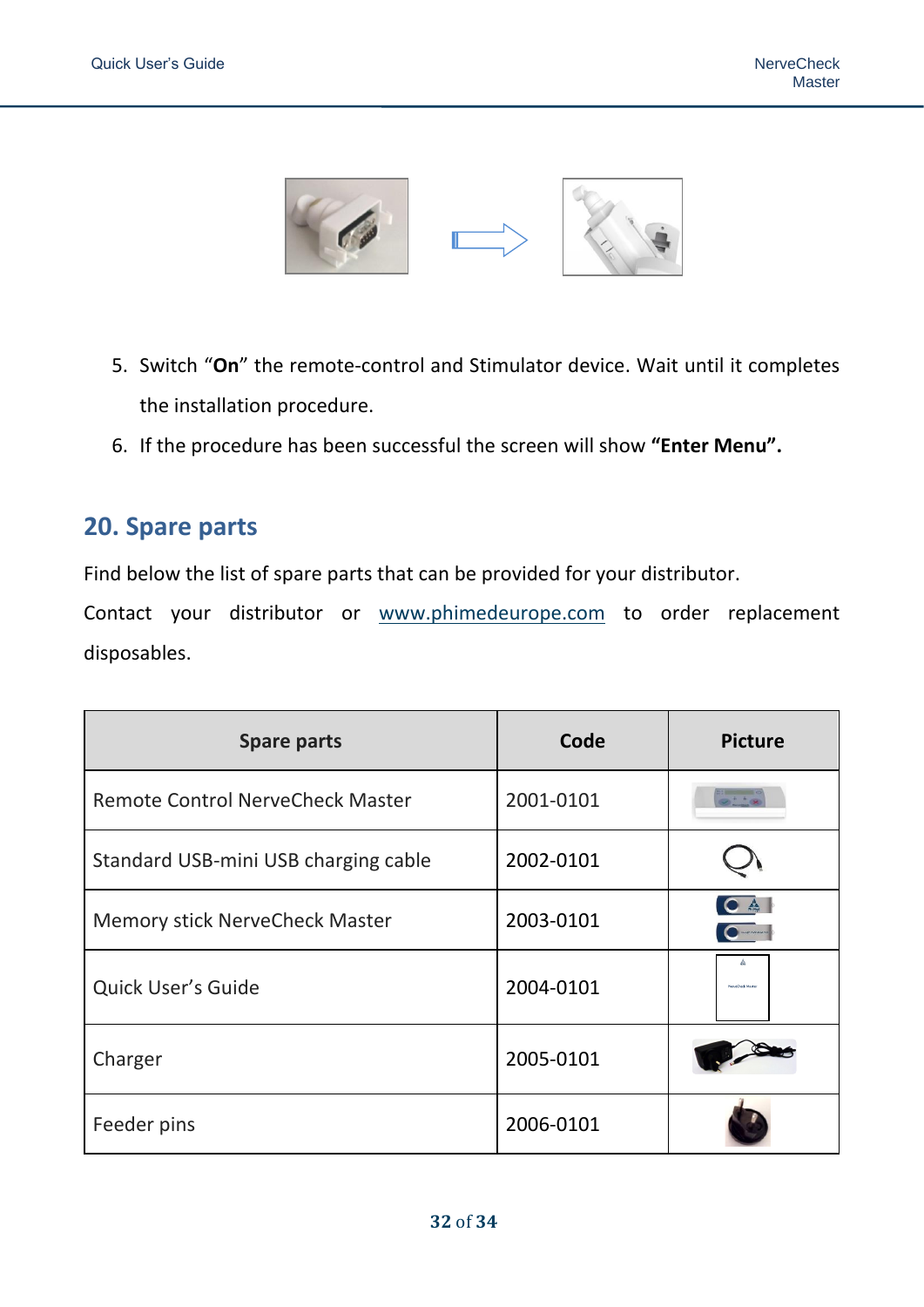# <span id="page-32-0"></span>**21. Transporting NerveCheck Master**

Please refer to User's Manual.